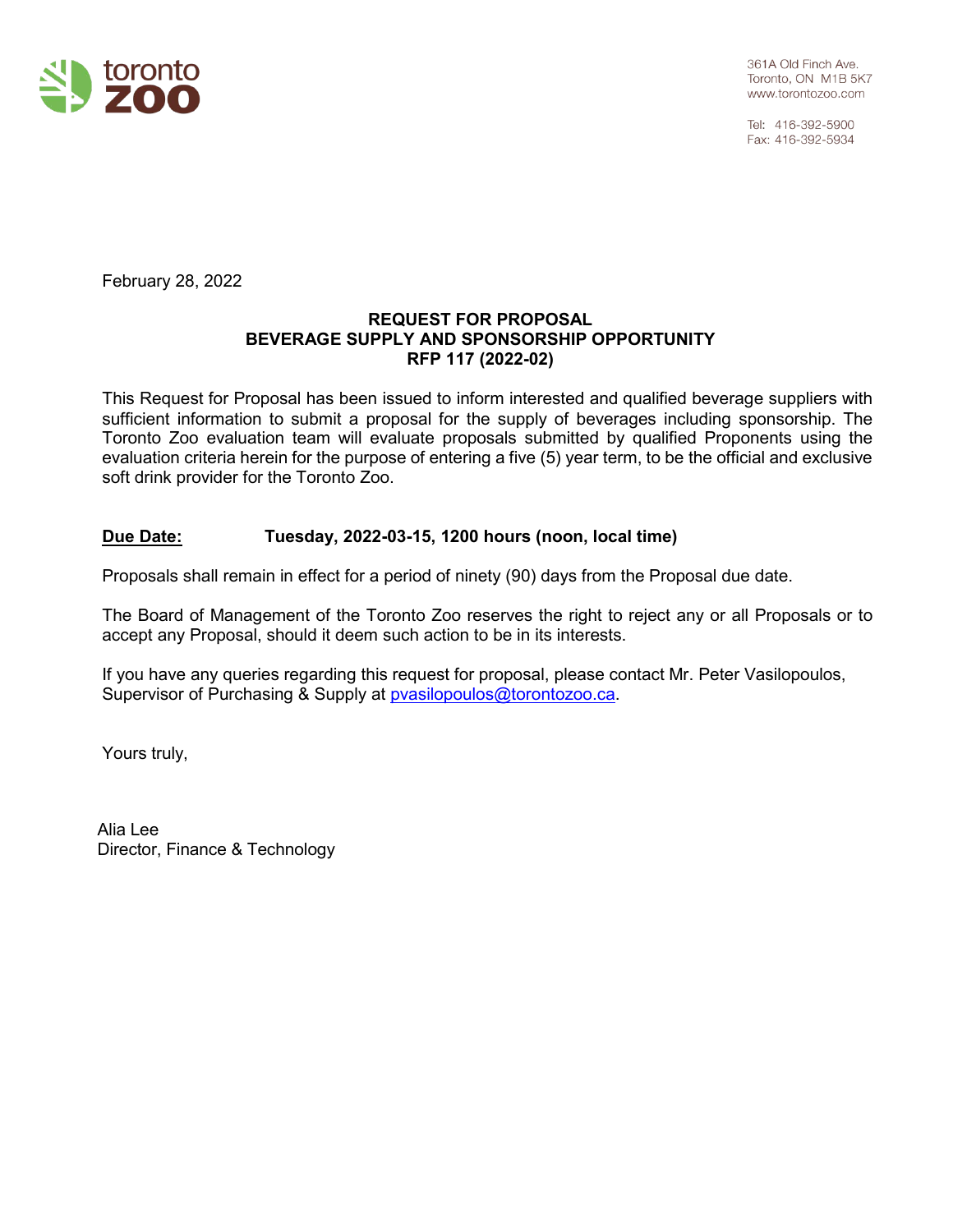# **TABLE OF CONTENTS**

| <b>SECTION</b>    | <b>SECTION DESCRIPTION</b>                                                | PAGE (S)       |
|-------------------|---------------------------------------------------------------------------|----------------|
| <b>RFP LETTER</b> | <b>Invitation Letter</b>                                                  | 1              |
| <b>T.O.C.</b>     | <b>Table of Contents</b>                                                  | $\overline{2}$ |
| 1.0               | <b>Instructions</b>                                                       | 3              |
| 2.0               | <b>Definitions</b>                                                        | 5              |
| 3.0               | Introduction and Background                                               | 6              |
| 4.0               | <b>Schedule of Events</b>                                                 | 6              |
| 5.0               | <b>Proposal Submission Format</b>                                         | 8              |
| 6.0               | <b>Proposal Evaluation Criteria</b>                                       | 9              |
| 7.0               | Negotiation                                                               | 11             |
| 8.0               | <b>Terms &amp; Conditions</b>                                             | 13             |
| 9.0               | <b>Submission Form</b>                                                    | 16             |
|                   | <b>Submission label</b>                                                   | 17             |
|                   | Notice of Bid                                                             | 18             |
| <b>APPENDIX A</b> | <b>REFERENCE FORM</b>                                                     | 19             |
| <b>APPENDIX B</b> | <b>ACCESSIBILITY FOR ONTARIANS WITH DISABILITIES</b><br><b>ACT (AODA)</b> | 21             |
| <b>APPENDIX C</b> | <b>ENVIRONMENTAL SUSTAINABILITY</b>                                       | 22             |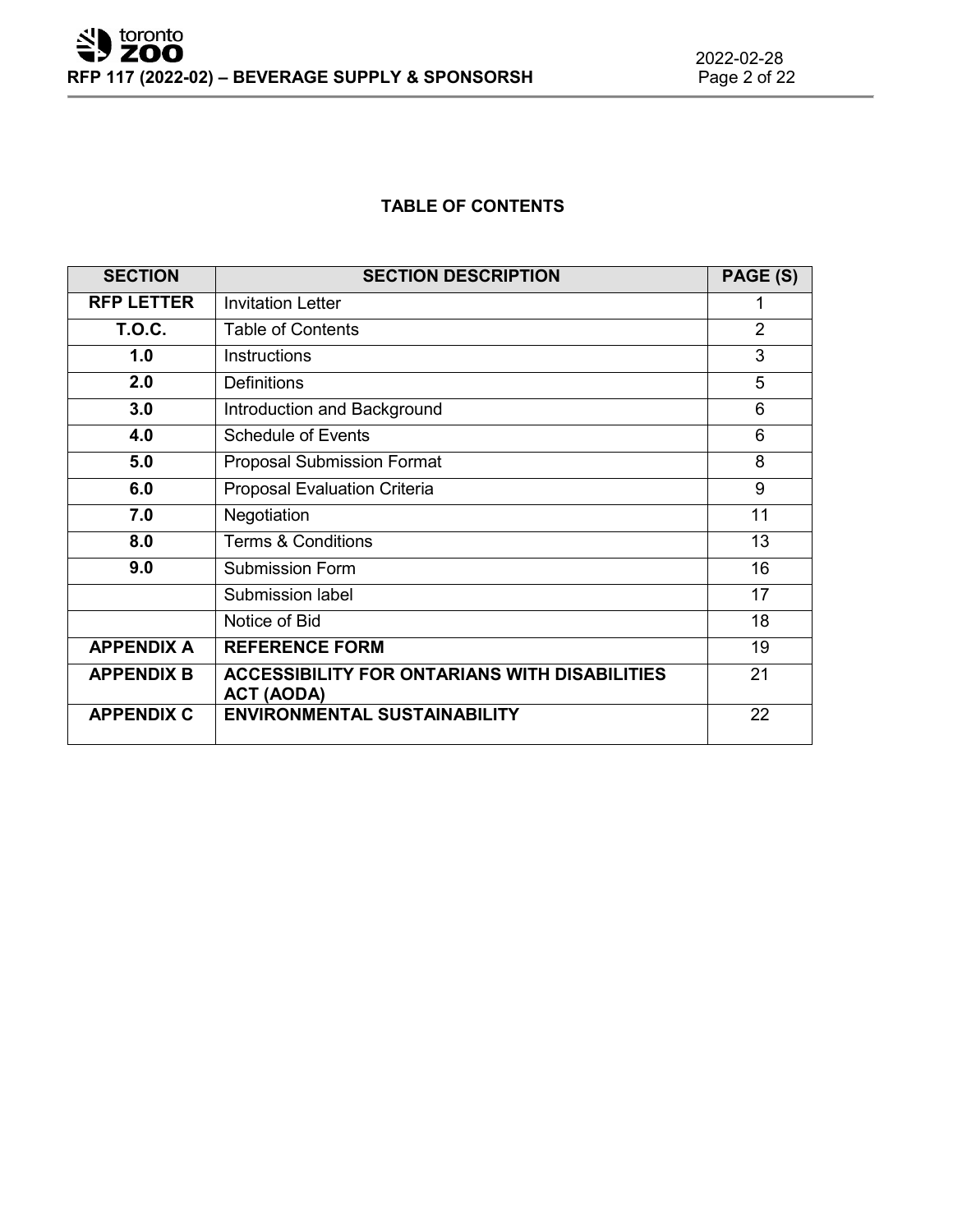#### **1.0 INSTRUCTIONS**

- **1.1** Ensure that you have received all **22** pages of the RFP package.
- **1.2** Complete ALL FORMS in section 9.0 and return by due date and time received on or before **Tuesday 2022-03-15**, **12:00 PM (1200 hours) local time** or your Quotation will not be considered. Include signed copies of any addenda with your Quotation package.
- **1.3** Submission Temporary process In view of the current situation with COVID 19 and to limit personal interaction, on an temporary basis submissions for this Request for Proposal can be submitted electronically by email in a PDF file, prior to the submission deadline to the following email address

#### [purchasing@torontozoo.ca](mailto:purchasing@torontozoo.ca)

and note the following:

- a. Subject of the file to be: RFP# Title of RFP Vendor name.
- b. Amendments to a Proposal may be submitted via the same methods, at any time prior to the Closing Time.
- c. It is the Supplier's sole responsibility to ensure its Bid is received by the Submission Deadline in accordance with the requirements of this RFP. The receipt of Bids can be delayed due to a number of factors including "internet traffic", file transfer size and transmission speed. The Supplier should allow sufficient time to download, complete and upload, as applicable, the submission forms comprising its Bid and any attachments.

A Bid will only be considered to be submitted once it has been received by the Toronto Zoo. The time of such receipt is reflected by the time received stamped by the Toronto Zoo's email application

- **1.4** If the Toronto Zoo determines that an amendment is required to this RFP, the Toronto Zoo representative will issue by email or post a written addendum on the Toronto Zoo Website that will form part of this RFP. No amendment of any kind to the RFP is effective unless it is provided by email or posted in a formal written addendum on the Toronto Zoo website. Upon submitting a Proposal, Proponents will be deemed to have received notice of all addenda and acknowledged on the submission form.
- **1.5** Proposals must not be submitted by facsimile.
- **1.6** Unless otherwise indicated herein, the prices stated are payable in Canadian Funds.
- **1.7** Show itemized cost of HST if applicable.
- **1.8** Use the attached submission label, when you submit your response in a sealed envelope or package and deliver to the Toronto Zoo **(Not applicable).**
- **1.9** Prices shall remain in effect for a period of ninety (90) days from the RFP due date.
- **1.10** For any questions concerning this RFP, please contact:

Peter Vasilopoulos Supervisor, Purchasing & Supply T: 416-392-5916 Fax: 416-392-6711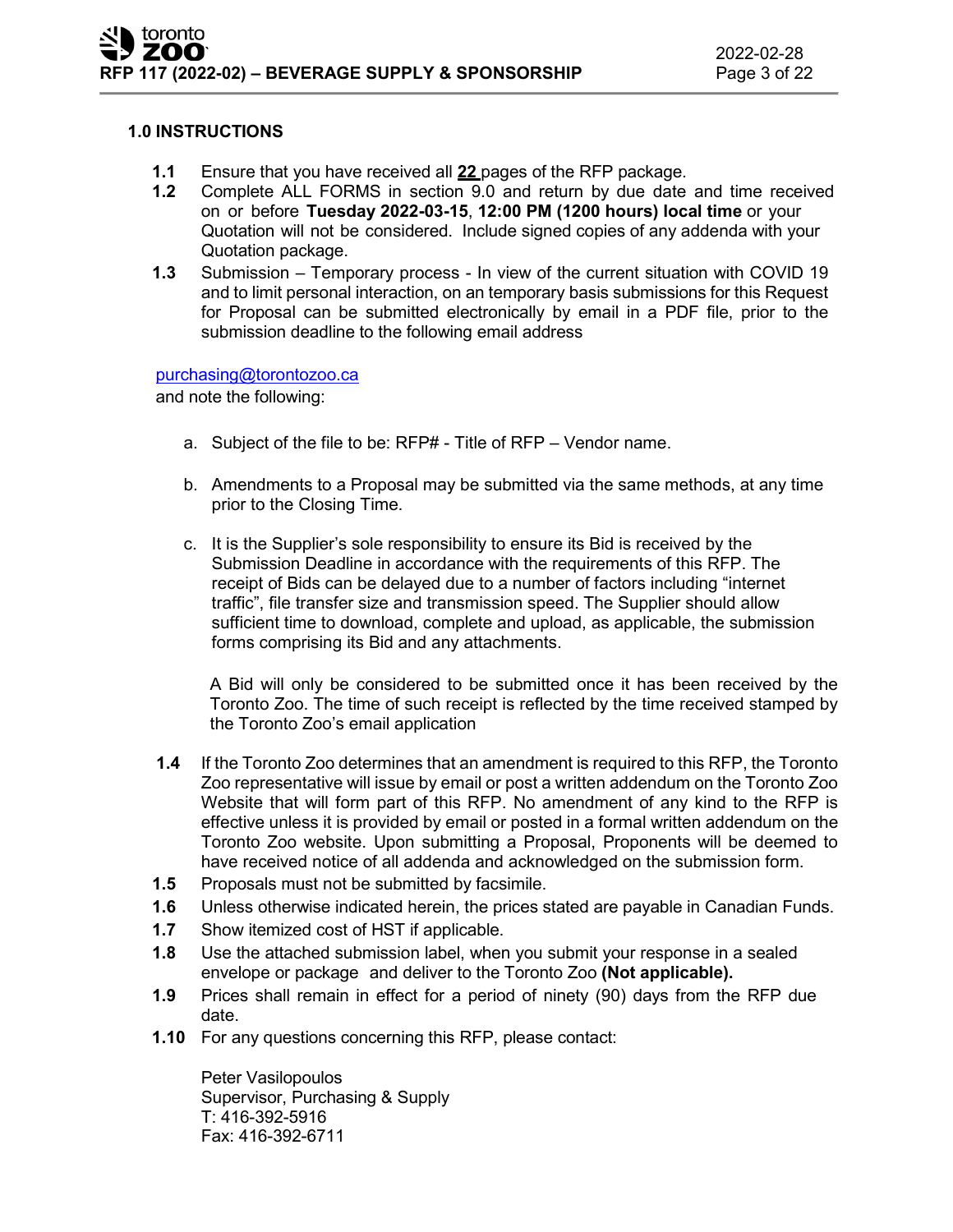E-mail: [pvasilopoulos@torontozoo.ca](mailto:pvasilopoulos@torontozoo.ca)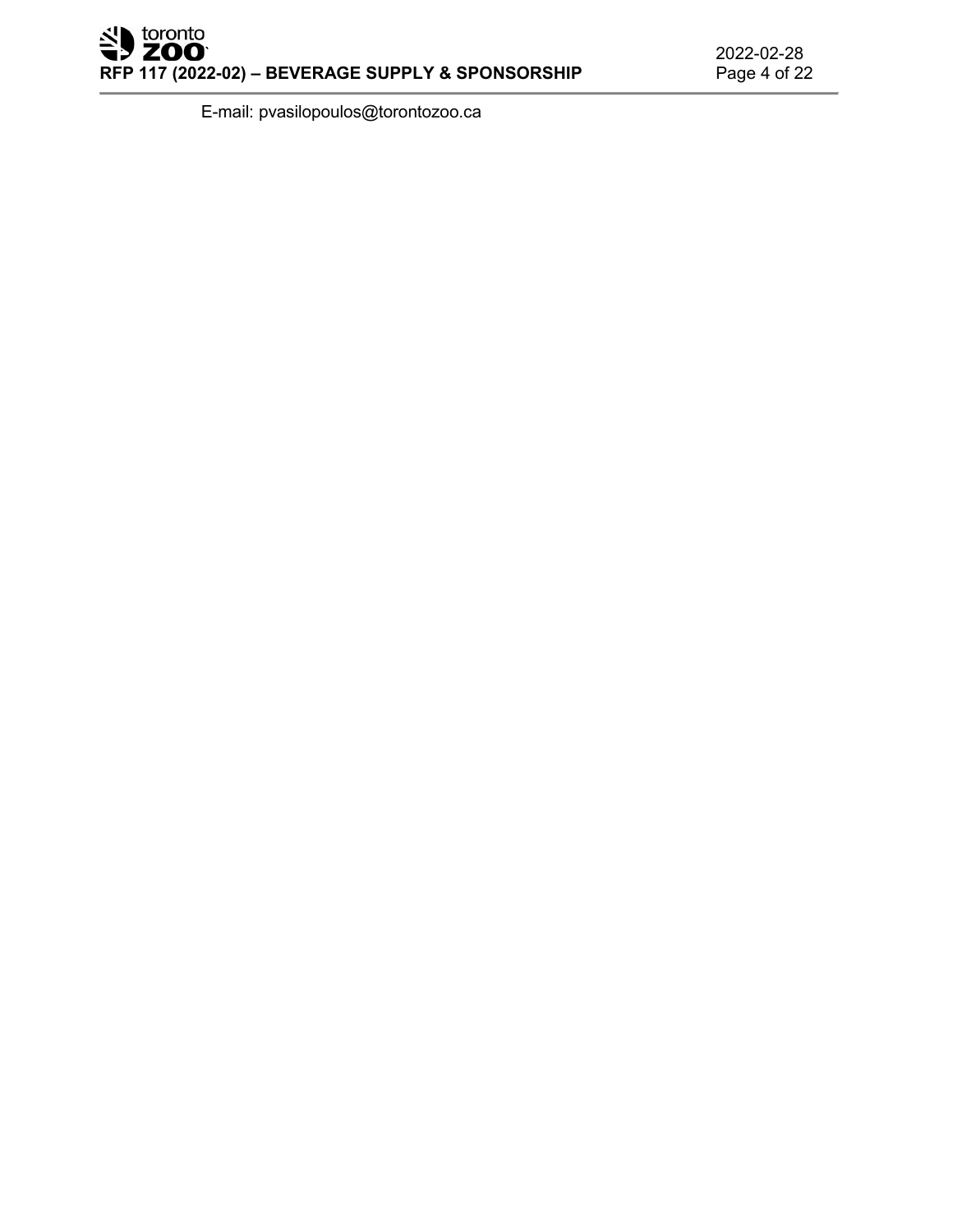# **2.0 DEFINITIONS**

The following definitions will apply to this Request for Proposal and to any subsequent Contract:

- 2.1 **"Board" or "Toronto Zoo"** means the Board of Management of the Toronto Zoo;
- 2.2 **"CEO"** means the Chief Executive Officer of the Toronto Zoo;
- 2.3 "**Consultant**" means the person, partnership or corporation contracting with the Board to provide the required Services;
- 2.4 "**Contract**" means acceptance by the Toronto Zoo (by way of written acknowledgement, Agreement, Contract or Purchase Order) to furnish Services for money or other considerations;
- 2.5 "**Contract Price**" means the price payable under the contract to the Consultant, being the Proposal Price eventually accepted by the Board of Directors of the Toronto Zoo subject to any changes pursuant to the Contract Requirements;
- 2.6 **"Exclusive Services"** means those specific services that are approved and authorized by the Toronto Zoo that the Successful Proponent has the exclusive right to supply the Toronto Zoo and its guests.
- 2.7 **"Non-exclusive Services"** means those services that the Successful Proponent does not have the exclusive right to supply to the Toronto Zoo and its guests.
- 2.8 "**Proponent**" means the person, Proponent, firm or, consortium or joint venture that submits, or intends to submit, a proposal in response to this RFP;
- 2.9 "**Proposal Price**", "Contract" and "Contract Documents" have the meanings set out therefore in clauses contained in these documents;
- 2.10 **Request for Proposal (RFP)"** means the RFP document in its entirety, inclusive of any addenda that may be issued by the Toronto Zoo;
- 2.11 "**Services" or "Work**" means everything that is necessary to be performed, furnished delivered by the Proponent to meet the Proponent's obligation under this Contract;
- 2.12 **"Successful Proponent**" means the RFP Proponent selected by the Toronto Zoo to enter negotiations to enter in to an agreement.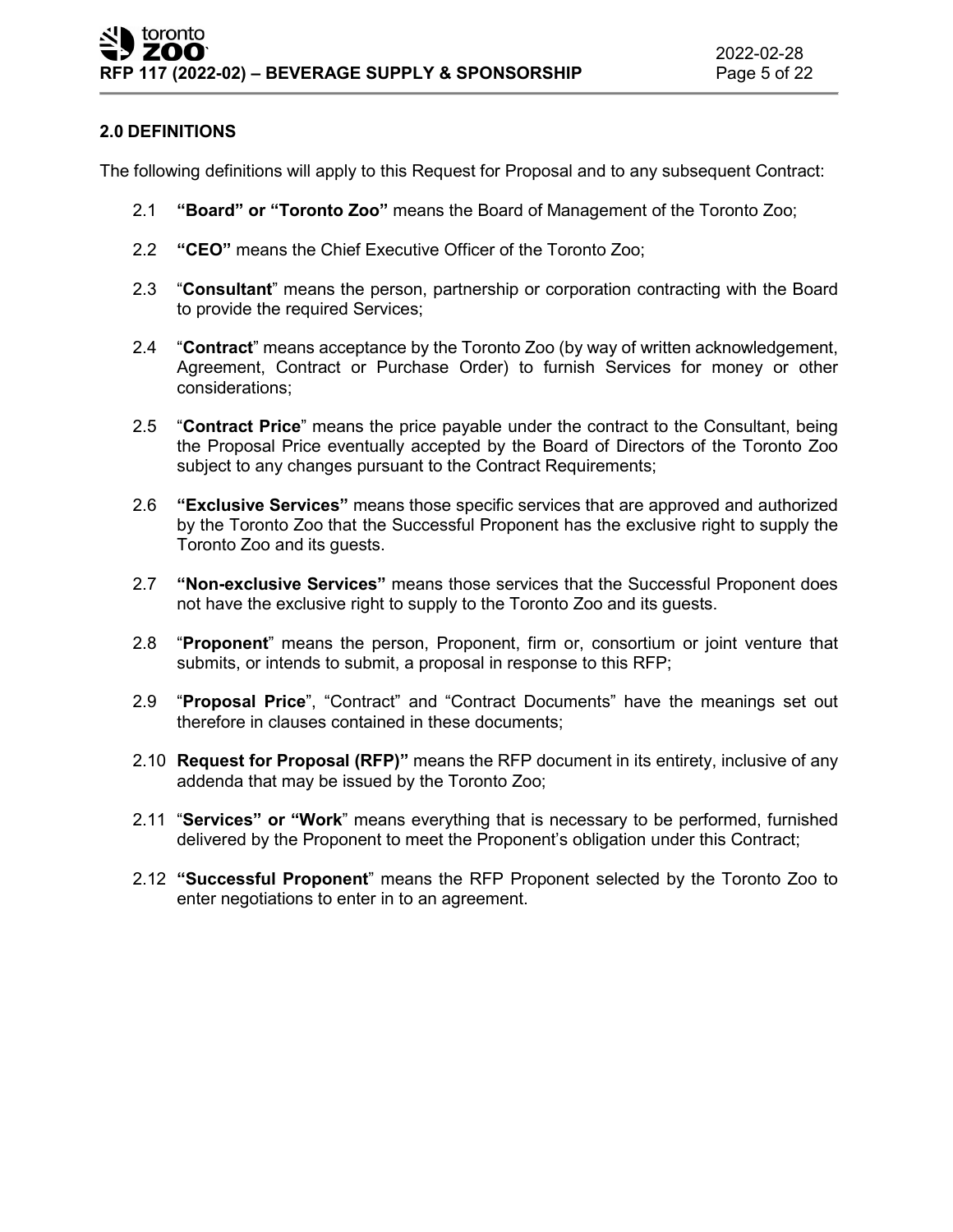### **3.0 BACKGROUND**

#### 3.1 **Background**

Opened in August of 1974, the Toronto Zoo is poised over 500 acres, home to over 5,000 animals, many of which are threatened or endangered species, is visited by approximately 1.2 guests each year and is one of the top ten zoos in the world. As a world class zoo and part of the global conservation community, the Toronto Zoo has met the rigorous accreditation standards of both the Canadian Association of Zoos and Aquariums (CAZA) and the US-based Association of Zoos and Aquariums (AZA).

The Toronto Zoo is guided by its 2020 Strategic Plan. The team of more than 1,100 employees and volunteers is **committed to making the Zoo an even greater force for conservation by providing unparalleled animal care; by engaging our audiences in fighting extinction; by advancing our understanding of conservation science; by connecting our animals and our programs to field conservation efforts; and by creating a sense of optimism for a bright future for wildlife, wild places, and the people who inhabit them**

The Zoo works with the World Association of Zoos and Aquariums (WAZA) and the International Union for the Conservation of Nature (IUCN) to better understand the threats to wildlife and develop sustainable solutions for people and nature around the globe. Locally and regionally, collaborate with governmental agencies, conservation and science non-governmental organizations (NGOs), and corporate and academic partners to share knowledge and learn from each other to enhance our collective impact. The Zoo strives to work with our community and guests to make a positive difference for wildlife and wild places—through education, habitat protection, conservation breeding and reintroduction programs, and its renowned work in conservation science. The conservation science is a science of the conservation science.

The Zoo is an agency of the City of Toronto. The Board of Management of the Toronto Zoo (the Board) is the governing authority of the Zoo. The Board of Management currently consists of three members from Toronto City Council and eight members from the community.

### 3.2 **Scope of Work**

.

The purpose of this RFP is to select a Beverage Supplier / Sponsor for a five (5) year term, to be the official and exclusive soft drink provider for the Toronto Zoo. The RFP is been issued through an open, transparent and competitive process for interested Proponents. Proponents submitting a proposal will receive fair and equitable treatment in the solicitation, receipt and evaluation of their Proposals received.

Proposals must address the RFP content requirements as outlined herein, must be well ordered, detailed and comprehensive. Clarity of language, adherence to suggested structuring, and adequate accessible documentation is essential to the Toronto Zoo's ability to conduct a thorough evaluation. The Toronto Zoo is interested in proposals that demonstrate efficiency and value for money. General marketing and promotional material will not be reviewed or considered.

Proponents shall comply with the provisions of the RFP Process Terms and Conditions contained herein.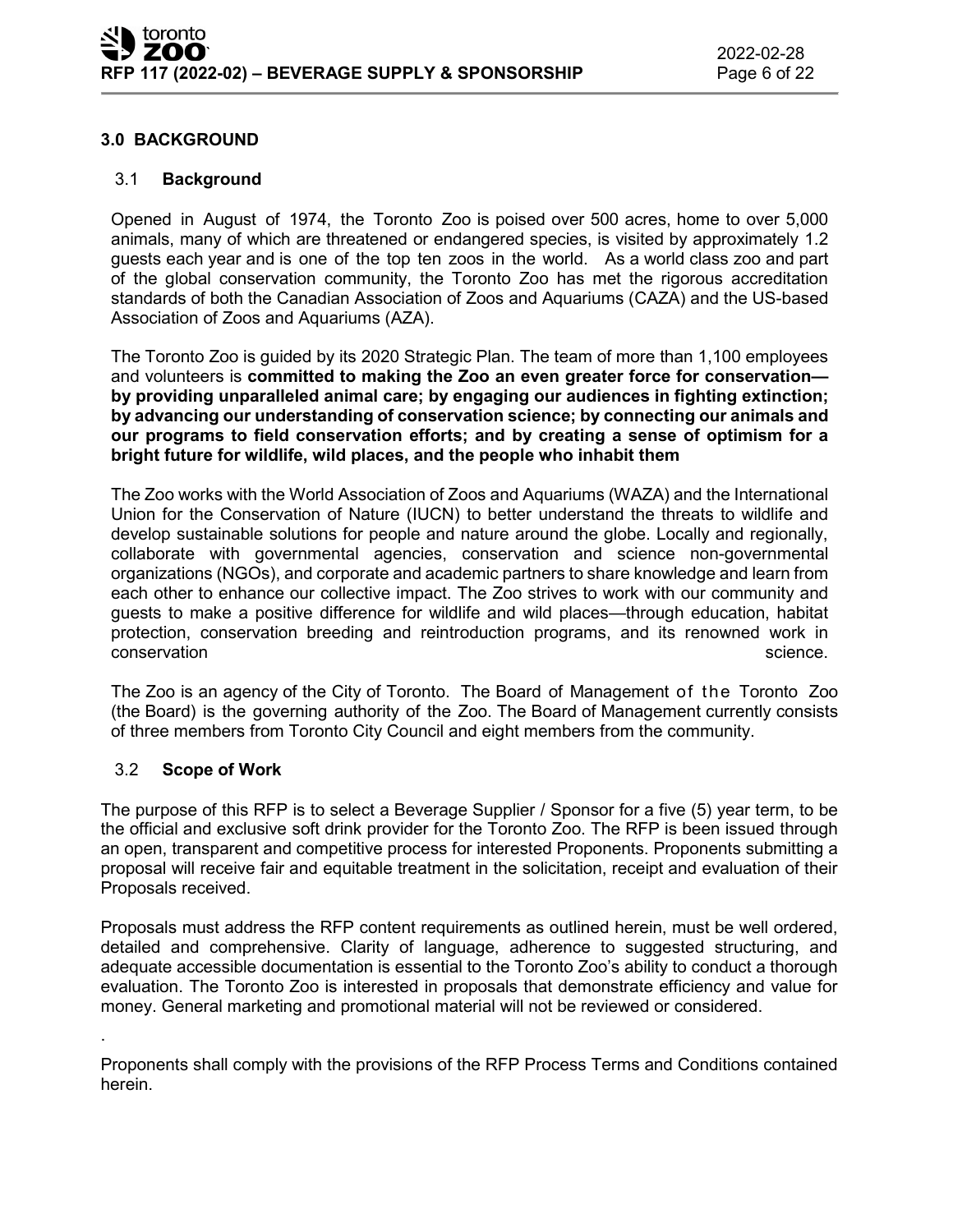# **4.0 SCHEDULE OF EVENTS**

The following is a tentative schedule for the Recruitment process. The final schedule will be developed jointly with the successful proponent in the first week of project execution:

| <b>Pre-Award</b>                         |                    |
|------------------------------------------|--------------------|
| Release of RFP                           | 2022-02-28         |
| <b>Proponents' Question Deadline</b>     | 2022-03-08         |
| <b>Submission Due</b>                    | 2022-03-15         |
| Proposal Presentation, if required       | 2022-03-22         |
| Notification of Award By the Toronto Zoo | Week of 2022-03-22 |
| <b>Post-Award</b>                        |                    |
| <b>Commencement of Work</b>              | 2022-05-01         |

The RFP process and project will be governed according to the above schedule or other schedule provided by the Proponent and approved by the CEO of the Toronto Zoo. Although every attempt will be made to meet all dates listed, the Toronto Zoo reserves the right to modify any or all dates at its sole discretion. Appropriate notice of change will be provided, in writing, as soon as is feasible so that each Proponent will be given the same non-preferential treatment.

### **5.0 PROPOSAL SUBMISSION FORMAT**

Evaluation of Proposals is facilitated when proponents respond in a similar manner. The following page format and sequence should be followed to provide consistency in the Proponent response and ensure each Proposal receives full consideration.

Proposals submitted in response to this RFP should be detailed sufficiently and demonstrate attention to the scope of the request as outlined in Section 3.0 of the RFP and included the following:

The Proposal should contain the following items:

### 5.1 **Letter of Introduction**

Introducing the Proponent and signed by the person(s) authorized to sign on behalf of and to bind the Proponent to statements made in response to this RFP, and Signed Proposal Submission Forms, Section 9.0.

### 5.2 **Table of Contents**

Include page numbers and identify all included materials in the proposal submission.

### 5.3 **Section 1 – Executive Summary**

Proponent should clearly articulate how their proposal will, in addition to the base financial elements, satisfy the zoo's beverage needs.

### 5.4 **Section 2 – Proponent Profile**

Proponents should have the staff, organization, culture and financial resources adequate to ensure their ongoing ability to deliver and support the Project throughout the period of the Agreement. As well, a profile and summary of corporate history including major clients and full description of business partners. A comprehensive description of the proponent's sustainability initiatives should be included, with particular focus on how the proponent can extend these initiatives into the execution of the contract.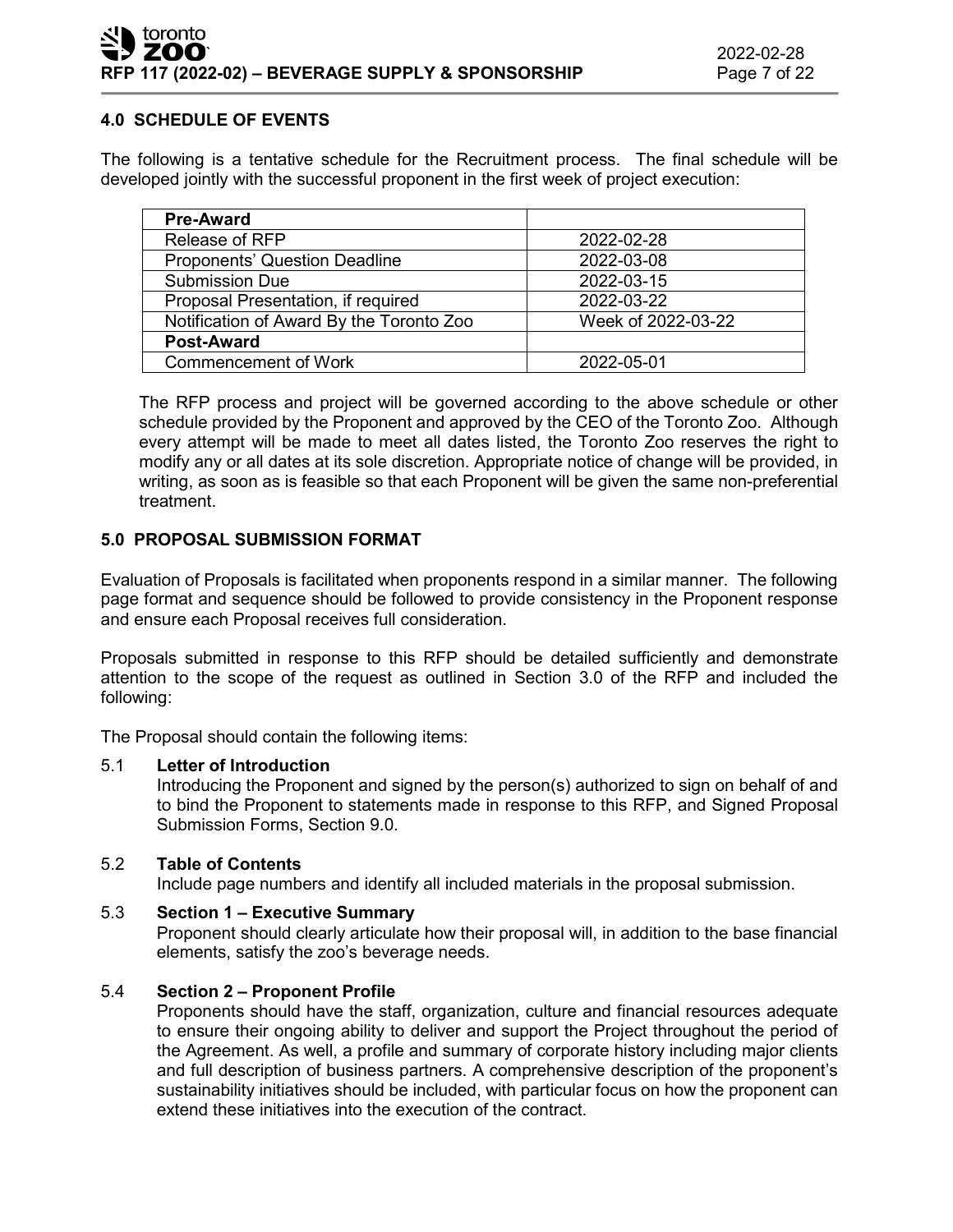# 5.5 **Section 3 – Sponsorship Fee being offered annually over the 5 (five) years of the contract**

Specify the cash value of the sponsorship in each of the five (5) years of the contract. Proponent should outline how they will contribute to the Toronto Zoo's guest experience, offsite activation, and list any specific event-oriented initiatives that might positively impact visitor attendance. Any other sponsorship benefits should also be outlined in this section with related details on their contribution to the Toronto Zoo.

# 5.6 **Section 4 – Commission Vending Machine on site:**

Proponents should specify the commission percentage for the consideration by the Toronto Zoo.

#### 5.7 **Section 5 – Sponsor's ability to meet the needs of all outlets covered in this contract from a servicing point of view.**

Specify and quantify how proponent plans to execute and fully satisfy the service needs of all food and beverage outlets.

#### 5.8 **Section 6 – Sponsor's ability to meet the needs of all outlets covered in this contract from an equipment point of view.**

Specify and quantify how proponent plans to execute and fully satisfy the equipment needs of all food and beverage outlets. Specify Sponsor's ability to include Themed Fascia for all, or the majority of the vending machines – include # of machines and panels.

### 5.9 **Section 7 – Assignment Understanding**

Provide a statement of the Proponent's understanding of the goals and objectives of the Request for Proposal and how those goals and objectives will be achieved. The following points illustrate the type of information that the Evaluation Committee will be looking for as a demonstration of the Proponent's understanding of the assignment.

a) The Proposal should demonstrate the Proponent's understanding of the objectives in the request;

b) The Proposal should indicate specifically what products, services, and activities the Proponent will be providing;

c) The Proposal should also indicate specifically what products, services, and activities the Proponent will **not** be providing;

d) The Proposal should define what the Proponent will require from the Board.

### 5.10 **Section 8 – Pricing of product to concessionaire**

Complete Schedule A (Prices of Soft Drink Beverages) to Appendix A Soft Drink Sponsor Draft Agreement

### 5.11 **Section 9 – Value of Marketing Programs being offered**

Describe in detail any marketing programs being offered in the marketplace and what value they would bring to the agreement – include both on and off grounds initiatives. Included in this programs description should be (but is not limited to):

- point of sale advertising;
- promotional cups or bottles and other unique product elements ability to provide some kind of "collectors" series over the length of the contract;
- Event support degree of participation proposed in the support of the Toronto Zoo's fundraising/private events initiatives;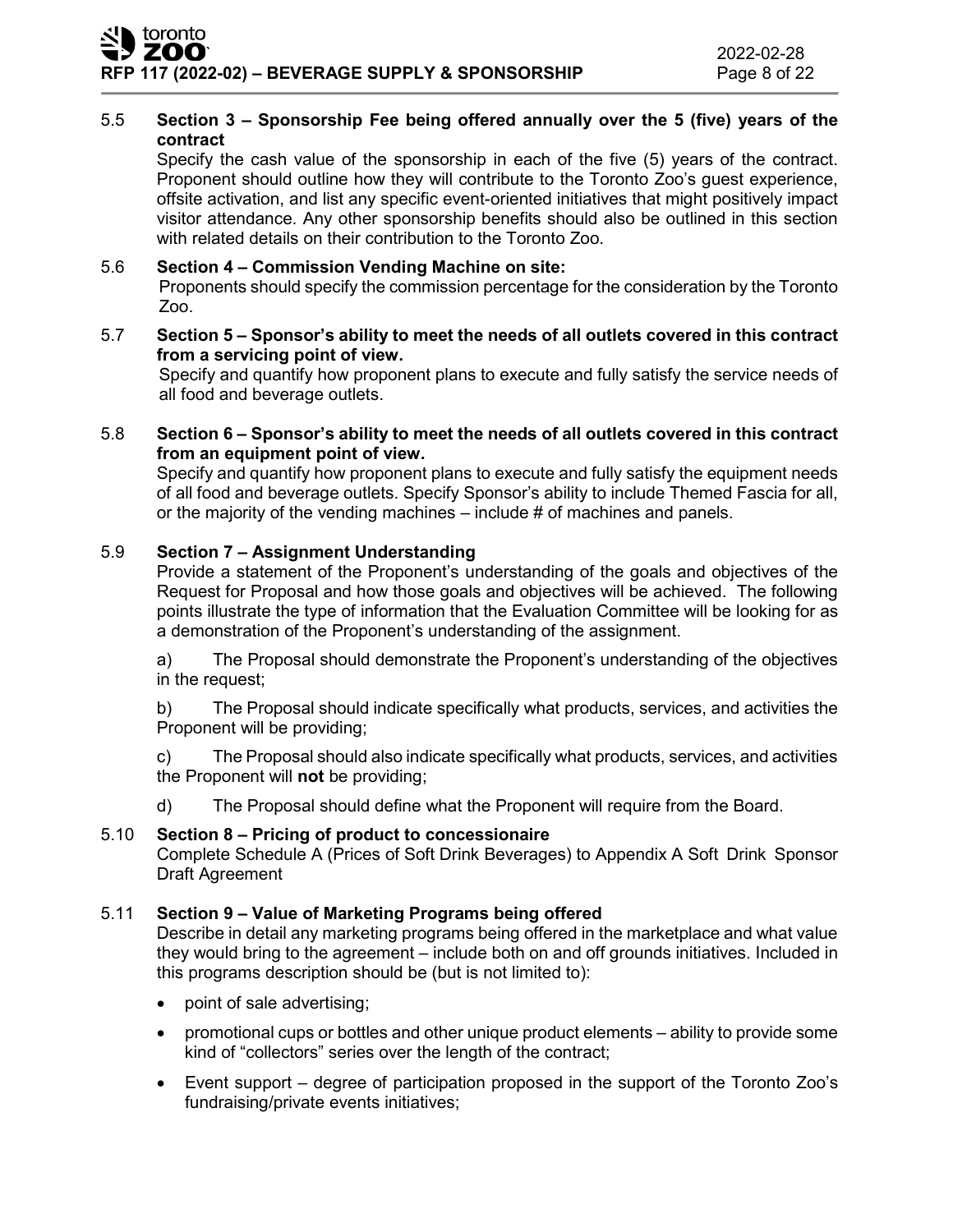• Any online advertising and social media support – links, banners, direct connects to Toronto Zoo's primary website – www.torontozoo.com.

#### 5.12 **Section 10 – Value of Promotional Programs being offered**

Describe in detail any promotional programs being offered in the marketplace and what value they would bring to the agreement - include both on and off grounds initiatives. Included in this programs description should be (but is not limited to):

- Level of support for seasonal events (e.g.. Boo at the Zoo, Earth Day/Party for the Planet, World Animal Day, etc.) – please include  $\#$  of events the proponent is willing to co-sponsor and to what level
- In-market promotion proponent should list any level of unique cross-promotional or partner support, including return to gate, third party brand exposure for the Toronto Zoo, package promotions etc.

Proponent should differentiate between cash activation, in-kind activities, celebrity endorsement or event opportunities.

#### 5.13 **Section 11 – Environmental Benefits and Sustainability**

As a leader in environmental conservation, education and research, the Toronto Zoo is very interested in current sustainability and waste diversion initiatives underway in the beverage supply industry. As such, Proponents are expected to indicate in their proposals products and/or services with environmental benefits, and any products and/or services with environmental benefits outside of the specifications called for in the RFP. In particular, Proponents are expected to outline plans on the use of biodegradable beverage containers and their introduction in the Greater Toronto Area and Ontario. Accordingly, the applicability of these plans to the proposal submitted by the Proponent, and the impact on the Toronto Zoo, will be considered in the evaluation of submissions.

### **6.0 PROPOSAL EVALUATION CRITERIA**

- 6.1 The Proponent is urged to ensure that its Proposal is submitted in the most favourable terms in order to reflect the best possible potential, since less than best potential could result in exclusion of the Proposal from further consideration.
- 6.2 The Agreement will not be awarded to the Proposal with the lowest cost, but rather, award shall be based on a combination of related expertise, prior project experience and price. Additionally, the Zoo may accept or reject any part of the Proponent's bid.
- 6.3 An Evaluation Team comprised of representatives designated by the Zoo will evaluate responses to the RFP.
- 6.4 There are three steps to the pre-defined evaluation process:

Step 1 – Initial Review of Responses Step 2 – Evaluation of Submitted Proposals Step 3 – Evaluation of Presentations

6.5 Step 1 – Initial Review of Responses

The Zoo will open only those Proposals received by the Proposal Deadline and time specified within this RFP. Immediately upon opening, the Zoo will review each Proposal for compliance with the instructions and conditions applicable to this RFP. The Zoo, at its option, may seek Proponent retraction and clarification of any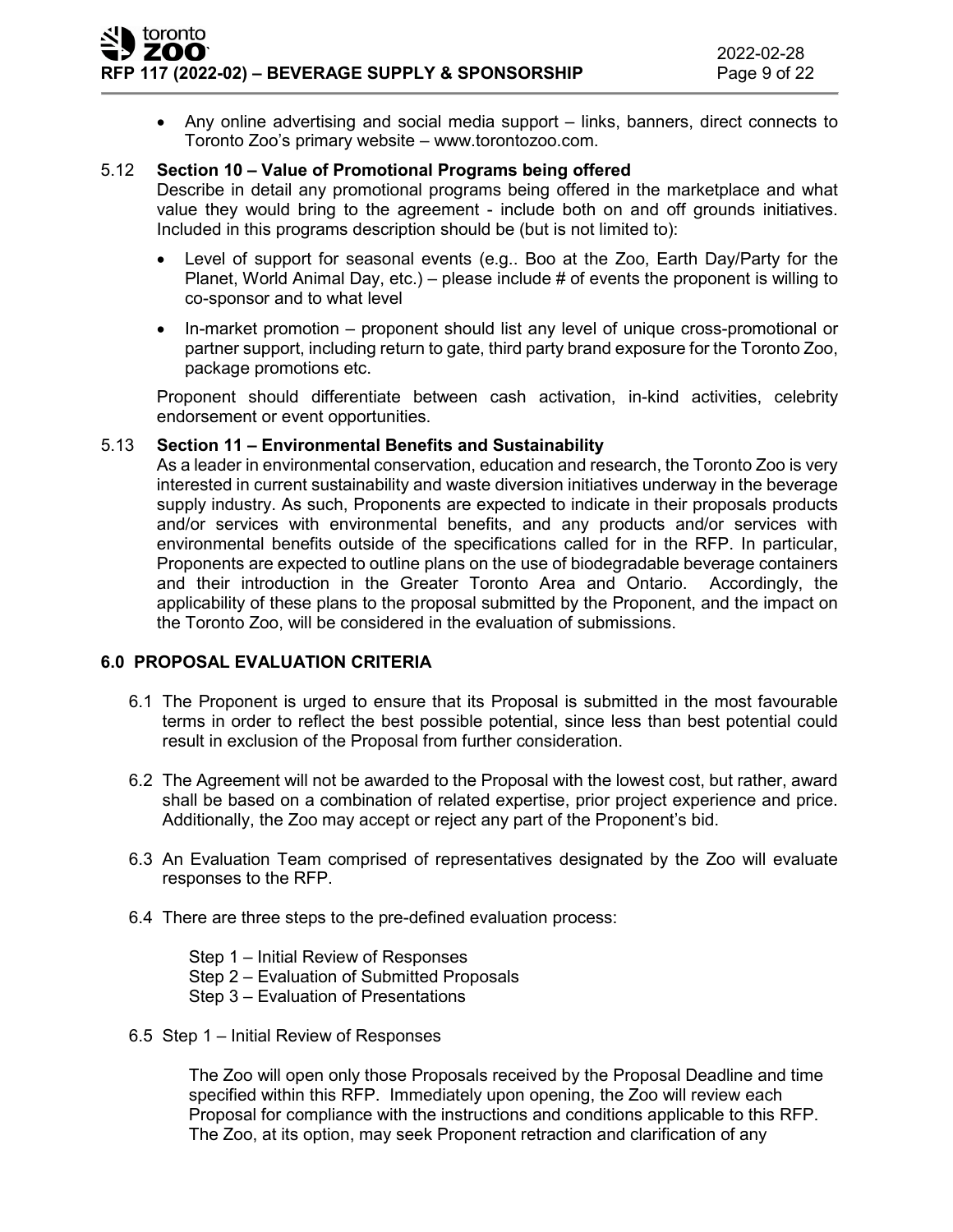discrepancy/contradiction found during its review of Proposals.

- 6.6 Step 2 Evaluation of Submitted Proposals
	- 6.6.1The Evaluation Team will evaluate each submitted Proposal, that has passed through Step 1, on criteria that will include, but not necessarily be limited to, the following:

| <b>Criteria</b>                                                                                                                                | <b>Points</b><br>available to be<br>awarded |
|------------------------------------------------------------------------------------------------------------------------------------------------|---------------------------------------------|
| Sponsorship Fee being offered annually over the 5 (five) years of the<br>contract                                                              | 25                                          |
| Sponsor's ability to meet the needs of all outlets from an equipment and<br>servicing point of view                                            | 20                                          |
| <b>Environmental and Sustainability Plans of Proponent</b>                                                                                     | 15                                          |
| Value of Marketing Programs being offered                                                                                                      | 10                                          |
| Value of Promotional Programs being offered                                                                                                    | 10                                          |
| Outline the pricing and variety of product offered to the Board and                                                                            | 20                                          |
| <b>Foodservice Operator</b>                                                                                                                    |                                             |
| TOTAL                                                                                                                                          | 100                                         |
| <b>TOTAL TECHNICAL EVALUATION</b>                                                                                                              |                                             |
| <b>Interview:</b> At the discretion of the Toronto Zoo, proponents who have<br>received a high ranking may be invited to an interview with the |                                             |
| Evaluation Committee, the results of which will be used by the                                                                                 |                                             |
| Committee as a mechanism to revisit, revise, confirm and finalize the                                                                          |                                             |
| score and select the Preferred Proponent.                                                                                                      |                                             |
| Proponent's Presentation & ability to answer questions during the<br>Interview                                                                 | 50                                          |

#### Pricing

Pricing is worth 20 points of the total score. Pricing will be scored based on a relative pricing formula of each Proponent. Each Proponent will receive a percentage of the total possible points allocated to price for the particular category it has submitted a Proposal for, which will be calculated in accordance with the following

- a. The lowest cost proposal receives 20 points.
- b. The remaining Proposals are assigned based on the following formula

Lowest cost proposal ÷ Proponent's Price x Weighting = Proponent's Pricing Points:

- 6.7 Toronto Zoo will rate proposals based on various factors including responsiveness to the requirements laid out in this RFP, cost and technical expertise of bidder and staff members, with relevant past experience and ability to complete the project within the required timeframe being a key element.
	- 6.7.1The Zoo may, at its discretion, eliminate a Proposal from further consideration if it deems the overall cost to be prohibitive.
	- 6.7.2A short-list of suitable Proponents may be established who may be invited to Step 3 to provide presentations related to their Proposal.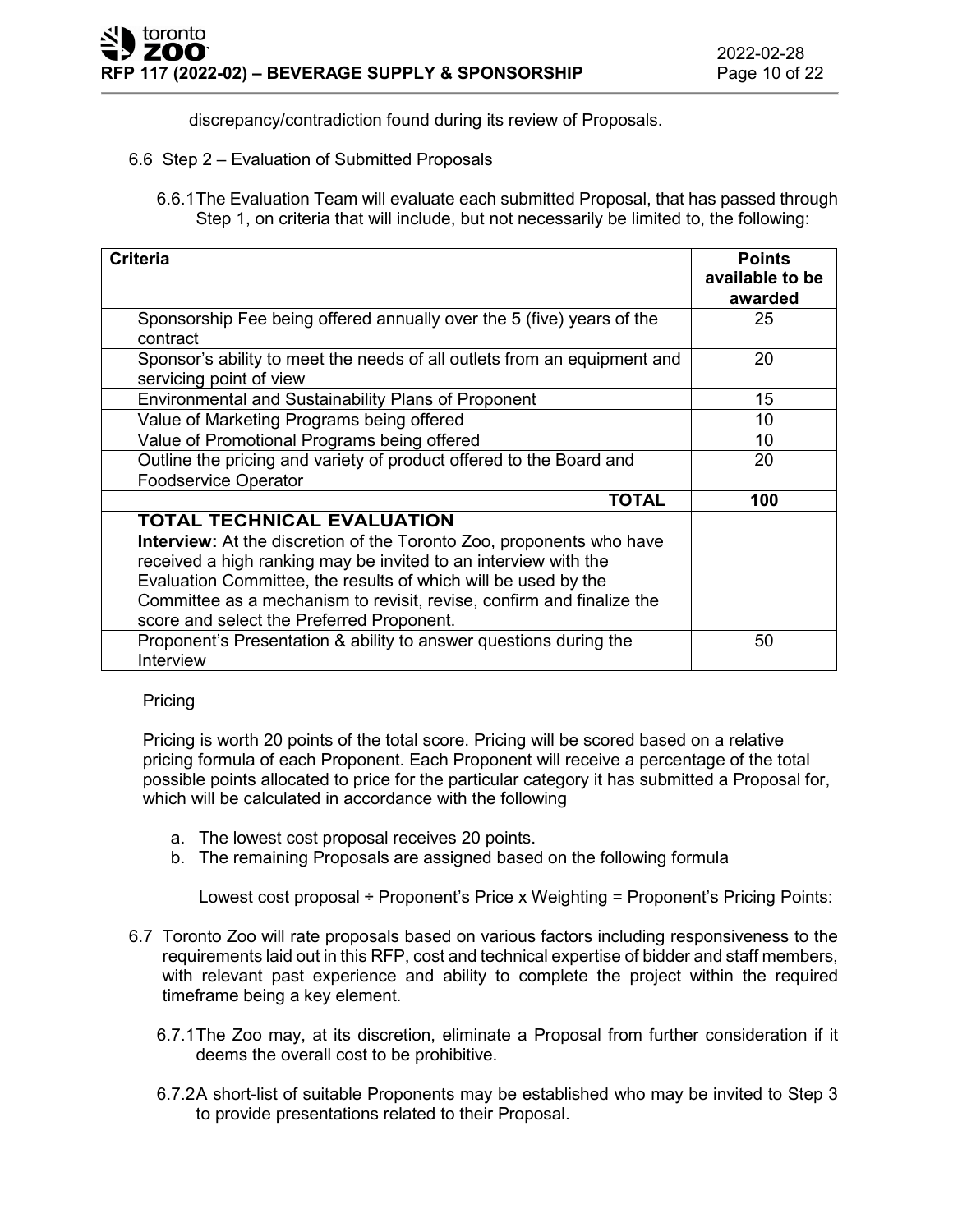- 6.8 Step 3 Evaluation of Presentations (If Required)
	- 6.8.1Invited Proponent(s) shall provide presentations in support of their Proposals or to demonstrate or otherwise expand on the information contained therein.
	- 6.8.2The Proponent(s) shall ensure that the presentation is made by well versed staff with the authority to make decisions and commitments on behalf of the Proponent.
	- 6.8.3Any and all costs incurred by the Proponent in order to prepare for and attend the presentation and/or demonstration including transportation, food, lodging, etc. shall be borne entirely by the Proponent.
	- 6.8.4The final score is then calculated as illustrated in the following table:

| <b>Evaluation</b>                                 | <b>Score</b>             |
|---------------------------------------------------|--------------------------|
| Step 1 – Initial Review of Submitted Proposals    | Prerequisite             |
| Step 2 - Evaluation of Submitted Proposals        | Maximum 100              |
| Step 3 - Evaluation of Presentations (If          | (Maximum 50 If Required) |
| Required)                                         |                          |
|                                                   |                          |
| excluding<br><b>Total</b><br>maximum<br>score     | 100                      |
| <b>Presentation</b>                               |                          |
| <b>Total maximum score including Presentation</b> | 150                      |

- 6.9 By responding to this Proposal, the Proponent agrees to accept the recommendation of the Evaluation Team as final.
- 6.10All Proposals shall be submitted by the Proponent on the understanding that the Proposals shall become the property of the Zoo.
- 6.11After the Toronto Zoo selects a Preferred Proponent or Preferred Proponents, then it may:
- 6.12Enter into a Contract with the Preferred Proponent;
	- a) or enter into discussions with the Preferred Proponent to attempt to finalize the terms of the Contract(s), including financial terms, and such discussions may include:
	- b) clarification of any outstanding issues arising from the Preferred Proponent's Proposal;
	- c) negotiation of amendments to the Preferred Proponent's price(s).

If at any time the Toronto Zoo reasonably forms the opinion that a mutually acceptable agreement is not likely to be reached within a reasonable time, give the Preferred Proponent(s) written notice to terminate discussions, in which event the Toronto Zoo may then either open discussions with another Proponent or terminate this RFP and reissue the RFP or obtain the Parking Equipment and Services in some other manner.

#### **7.0 NEGOTIATION**

Negotiation of Contract and Award If the Toronto Zoo selects a Preferred Proponent(s) then it may: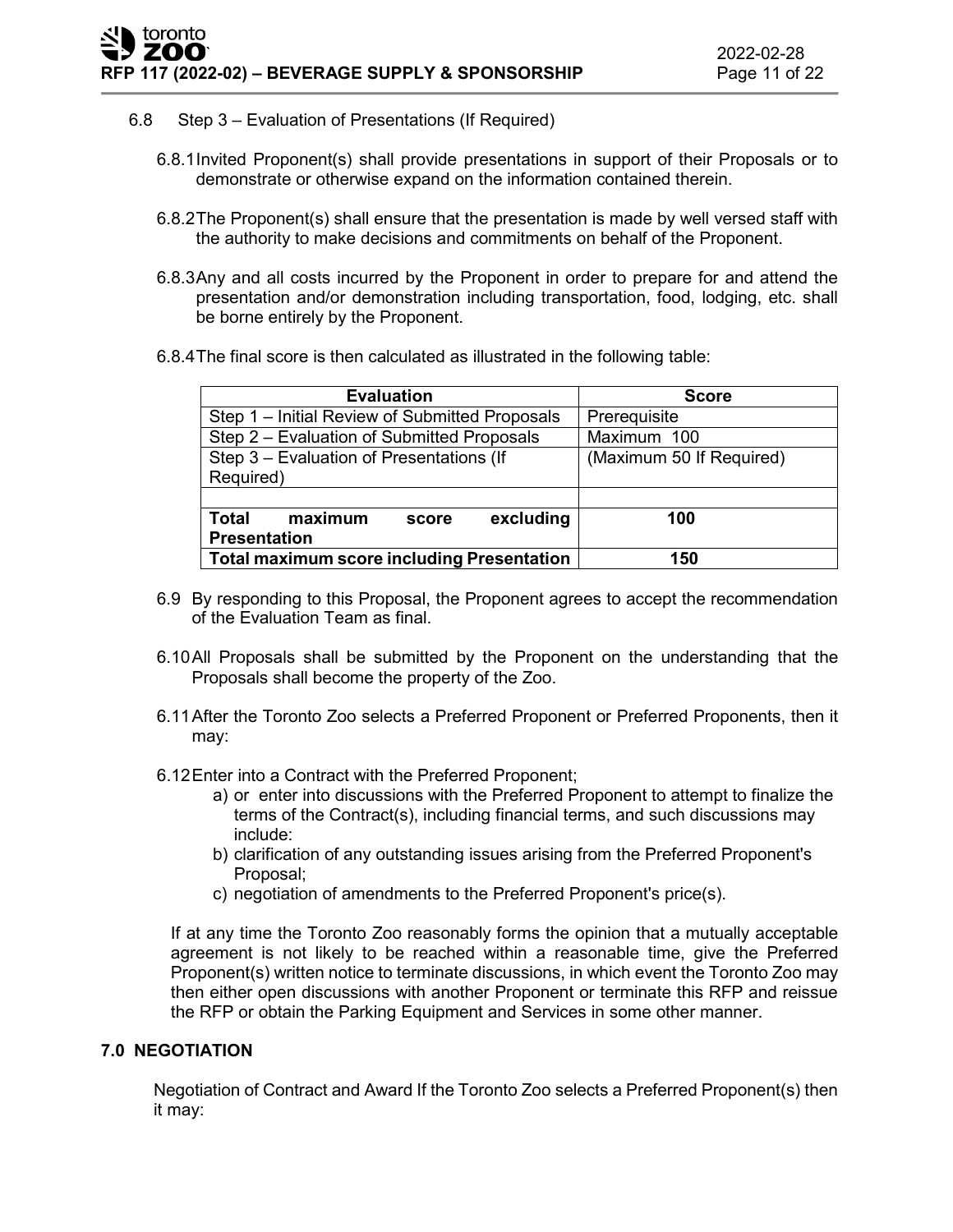- a. The successful Proponent shall be retained through the issuance of a Purchase Order or a formal agreement in a form prescribed by the Toronto Zoo, which shall include the terms and conditions of this Request for Proposal.
- b. The award of any Agreement will be at the absolute discretion of the Toronto Zoo. The selection of the Preferred Proponent will not oblige the Toronto Zoo to negotiate or execute an Agreement with that Preferred Proponent.
- c. The Toronto Zoo shall have the right to negotiate on such matter(s) as it chooses with the Preferred Proponent without obligation to communicate, negotiate or review similar modifications with other Proponents. The Toronto Zoo shall incur no liability to any other Proponent as a result of such negotiation or alternative arrangements.
- d. During negotiations, the scope of the services may be refined, issues may be prioritized, responsibilities among the Proponent, all staff and sub-consultants provided by it and the Board may be settled and the issues concerning implementation may be clarified.

If any Agreement cannot be negotiated within thirty (30) business days of notification to the Preferred Proponent, the Toronto Zoo may, at its sole discretion, choose to continue negotiations for a period of time, terminate negotiations with that Proponent and negotiate an Agreement with another Proponent, abort the RFP process and not enter into any Agreement with any of the Proponents or obtain the Services in some other manner.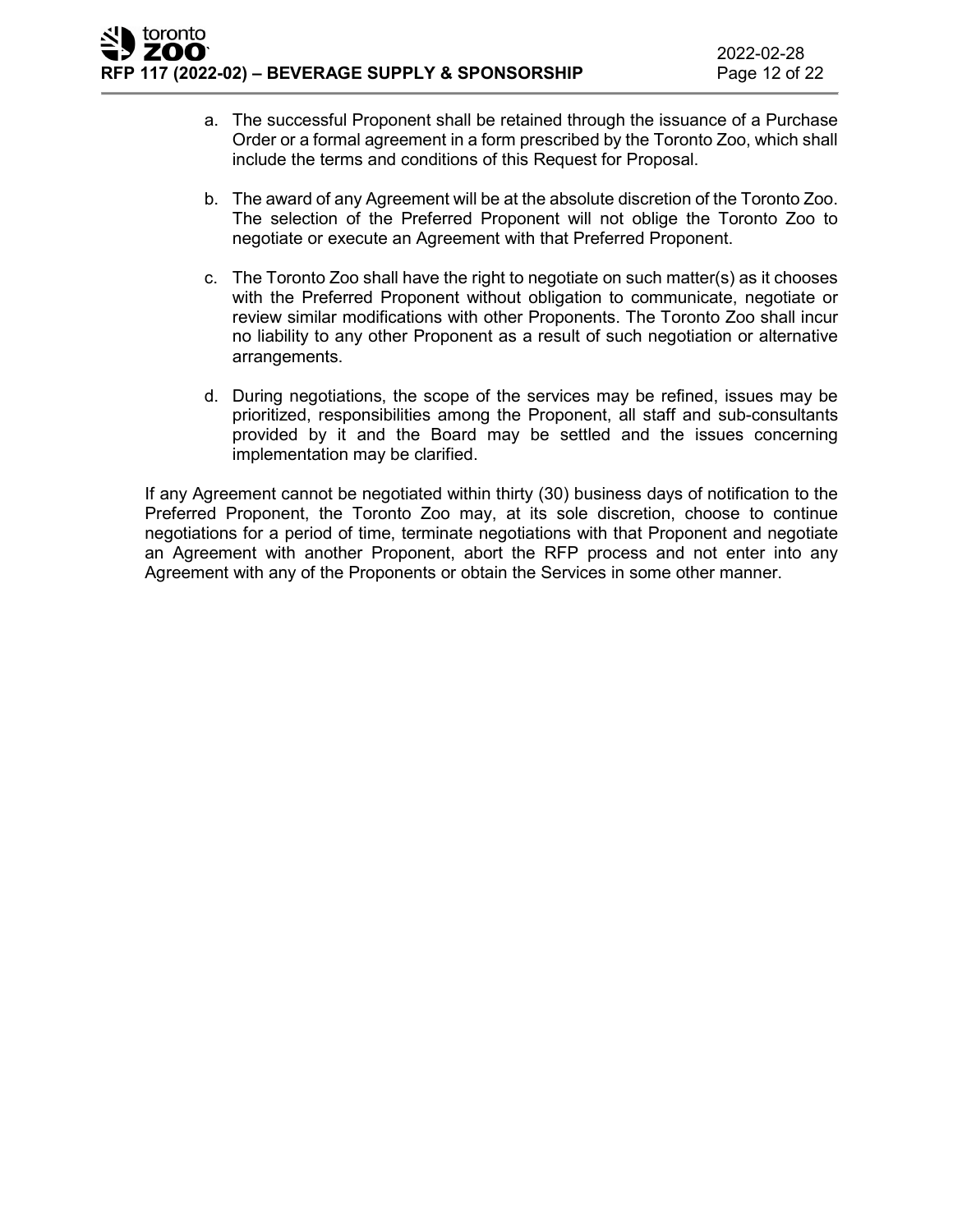#### **8.0 TERMS AND CONDITIONS**

- 8.1 **Vendor Assurance:** Unless otherwise stated, the goods, material, articles, equipment, work or services, specified or called for in or under this Quotation, shall be delivered or completely performed, as the case may be, by the Vendor as soon as possible and in any event within the period set out herein as the guaranteed period of delivery or completion.
- 8.2 **Time of the Essence:** For all requests made by the Toronto Zoo to the Contract, time is of the essence. The acceptance of a late performance, with or without objections or reservations by the Toronto Zoo, shall not waive the right to claim damages for such breach nor constitute a waiver of the requirement of timely performance of any obligation remaining to be performed.
- 8.3 **Invoicing:** Unless otherwise indicated herein, the prices stated are payable in Canadian Funds at the head office of the Board. Any Goods and Services Tax applicable shall be shown as a separate item. The Vendor's GST registration number must be indicated on the invoice. The Vendor shall clearly show any special charges such as packaging and freight as separate items on the invoice. Payments to non-resident Vendors may be subject to withholding taxes under the Income Tax Act (Canada). Unless a non-resident Vendor provides the Board with a letter from Revenue Canada, Taxation waiving the withholding requirements, the Board will withhold the taxes it determines are required under the Income Tax Act (Canada). All payments are subject to terms of Net 30 days from receipt of goods/services.
- 8.4 **Right to Cancel:** The Board shall have the right to cancel at any time this Quotation or any contract or any part of any contract resulting from this Quotation in respect of the goods, material, articles, equipment, work or services set out in this Quotation or any such contract or part of such contract, not delivered or performed at the time of such cancellation, and the Board will not be responsible to make any payments in respect of any such goods, materials, articles, equipment, work or services and shall not incur any liability whatsoever in respect thereto. In the event that the Vendor fails or neglects by any act or omission to comply with any of the conditions set our herein, this Quotation or any contract resulting from this Quotation may be unconditionally cancelled by the Board without notice to the Vendor.
- 8.5 **Official Agreement**: No verbal arrangement or agreement, relating to the goods, material, articles, equipment, work or services, specified or called for under this Quotation, will be considered binding, and every notice advice or other communication pertaining thereto, must be in writing and signed by a duly authorized person.
- 8.6 **Pricing** Prices offered are fixed for ninety (90) days.
- 8.7 **Worker's Rights**: The Vendor shall comply with the conditions of the Board relating to Worker's Rights, a copy of which is available on application to the Manager, Fair Wage and Labour Trades Office, City of Toronto, 18th Floor, West Tower, City Hall, Toronto, Ontario, M5H 2N2 or by phone at 416-392-7300.
- 8.8 **Indemnity:** The Vendor shall at all times well and truly save, defend, keep harmless and fully indemnify the Board, and their servants, employees, officers or agents, hereinafter called the "Indemnities", from and against all actions, suits, claims, demands, losses, costs, charges, damages, and expenses, brought or made against or incurred by the Indemnities, its or their servants, officers, employees, agents or invitees in any way relating, directly or indirectly, to goods, material, articles or equipment supplied or to be supplied, or to the supplying of goods or services, pursuant to this Quotation, or any other claim, action, suit, demand, loss, cost, charge, damage or expense relating to copyright, trademark or patent with regard directly or indirectly with any such goods, services, material, articles or equipment or the supply or performance thereof.

# 8.9 **Insurance Requirements (at the discretion of the Toronto Zoo)**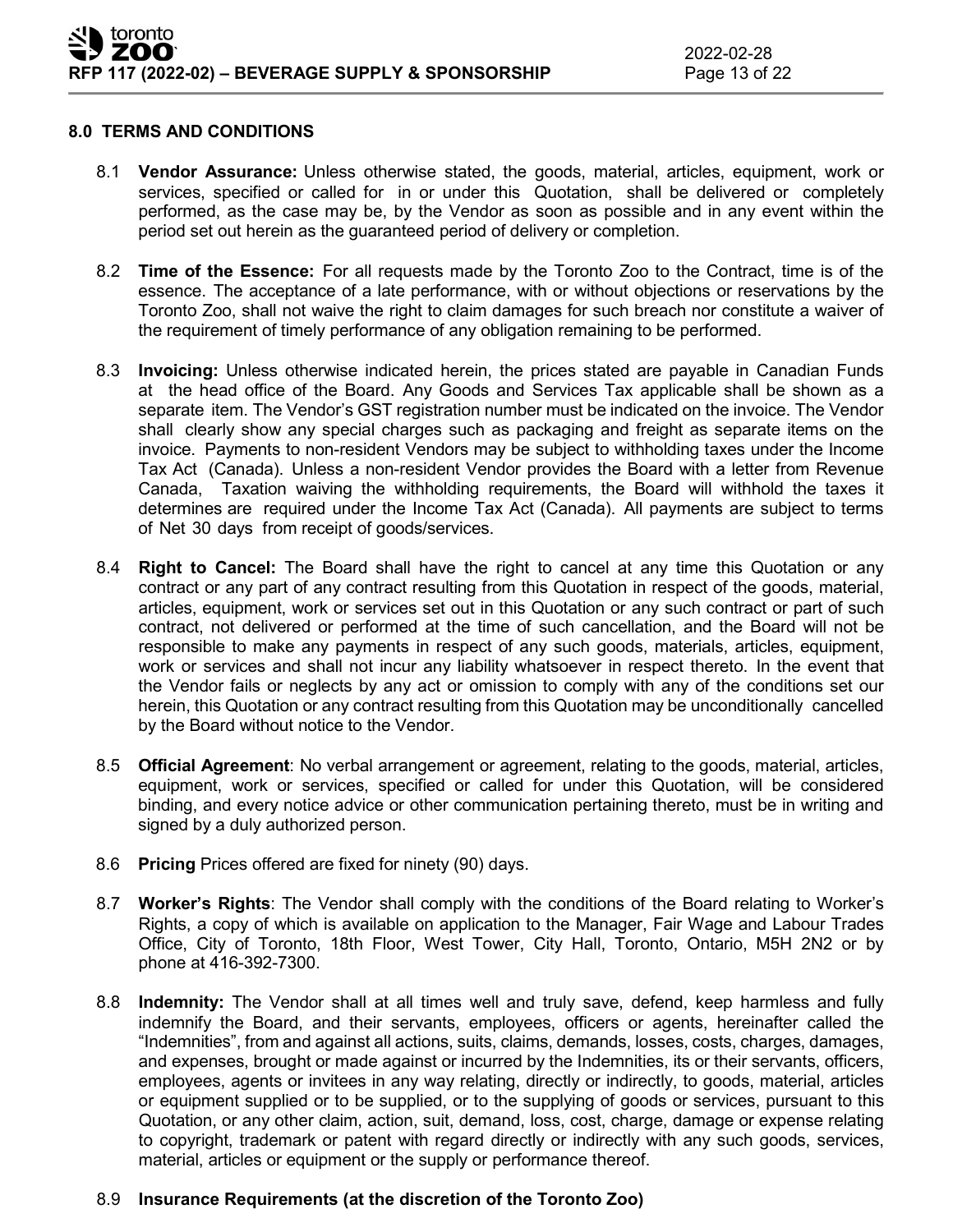The Consultant agrees to purchase and maintain in force, at its own expense and for the duration of the services, the following policies of insurance, which policies shall be in a form and with an insurer acceptable to the Toronto Zoo.

A certificate evidencing these policies signed by the insurer or an authorized agent of the insurer must be delivered to the Toronto Zoo prior to the commencement of services:

1. Commercial General Liability provided that the policy:

(i) is in the amount of not less than Five Million Dollars (\$5,000,000.00), per occurrence;

(ii) adds the Board of Management Toronto Zoo, Toronto and Region Conservation Authority, and the City of Toronto as an additional insured;

(iii) includes Non Owned Automobile Liability, Cross Liability/Severability of Interest Clause, Employer's Liability and/or Contingent Employer's Liability, and any other provision relevant to the services;

(iv) includes a clause which will provide the Toronto Zoo with thirty (30) days' prior written notice of cancellation (15 days if cancellation is due to non payment of premium).

- 2. Professional Liability (errors and omissions) coverage provided that the policy:
	- (i) is in the amount of not less than Two Million Dollars (\$2,000,000);
	- (j) (ii) includes professional services pollution liability insurance coverage;

Notwithstanding anything to the contrary contained in this Agreement, kept in full force and effect for a period of time ending no sooner than TWO YEARS after the termination or expiry of this Agreement, as the case may be.

3. Automobile Liability insurance with a minimum limit of One Million Dollars (\$1,000,000) for all owned or leased licensed motorized vehicles used in the performance of services.

It is understood and agreed that the coverage and limits of liability noted above are not to be construed as the limit of liability of the Consultant in the performance of services. It is also agreed that the above insurance policies may be subject to reasonable deductible amounts, which deductible amounts shall be borne by the Consultant. At the expiry of the policies of insurance, original signed Certificates evidencing renewal will be provided to the Toronto Zoo without notice or demand.

The successful Consultant is responsible for any loss or damage whatsoever to any of its materials, goods, equipment or supplies and will maintain appropriate all-risk coverage as any prudent owner of such materials, goods, supplies and equipment. The successful vendor shall have no claim against the Toronto Zoo or the Toronto Zoo's insurers for any damage or loss to its property and shall require its property insurers to waive any right of subrogation against the Toronto Zoo.

- 8.10 **Liability for Acts of Vendor Employees, Contractors or Agents:** The Vendor acknowledges responsibility and accepts liability for the acts of any of its employees, contractors and agents while on Toronto Zoo property. The Toronto Zoo reserves the right to request background checks for any individual providing the services requested on behalf of the Vendor.
- 8.11 **Incurred Costs**: The Bidder shall bear all costs and expenses with respect to the preparation and submission of its quotation and the bidder participation in the quotation process, including but not limited to: site visits and inspections, all information gathering processes, interviews, preparing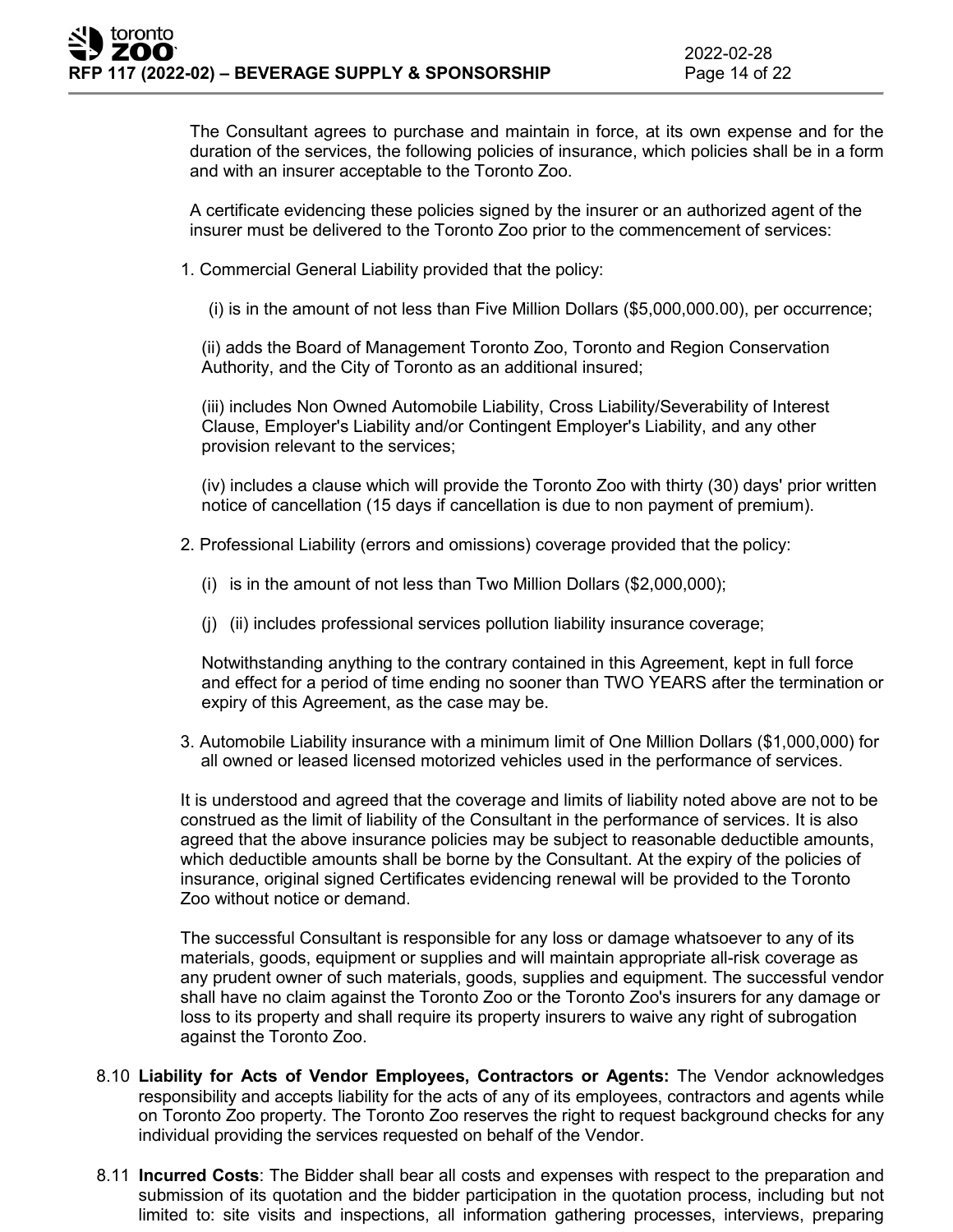responses to questions or requests for clarification from the Board, preparation of questions for the Board, and contract discussions and negotiations. The Board shall not be responsible for or liable to pay any quotation costs of any bidder regardless of the conduct or outcome of the Quotation Request, Purchase Order process, or Contract process.

- 8.12 **Guaranty of Quotation:** All goods, material, articles, equipment, work or services, specified or called for in or under this Quotation, shall be supplied or performed at the price or process and on the basis set forth or referred to in and in accordance with the Offer and this Quotation. The basis on which this Quotation is given shall include any specifications, plans, price schedules, samples, addenda or other details pertaining thereto, or provided in connection therewith.
- 8.13 **Right of Notice:** Any notice that the Board may require or desire to give to the Vendor shall for all purposes to be deemed to have been sufficiently and properly given and afforded by registered mail addressed to the Vendor at the address shown for the Vendor on this form and shall therefore be presumed to have been received by the Vendor on the third day following such registration.
- 8.14 **Formal Contract:** The Vendor may be required and shall, if requested by the solicitor for the Board so to do, to execute and enter into a formal contract that is satisfactory to the solicitor for the Board, in order to document the contract resulting from this Quotation and to embody indemnity and related provisions that in the opinion of such solicitor are required to protect the Board.
- 8.15 **Charity Status:** The Toronto Zoo is a registered charitable organization (registration #BN 119216398RR0001) and accordingly may be eligible for preferred pricing which should be reflected in the Quotation as submitted.
- 8.16 **Education Institute Status:** The Toronto Zoo is a registered educational institute and accordingly may be eligible for preferred pricing which should be reflected in the Quotation as submitted.
- 8.17 **Governing Law**: This RFP and quotation submitted in response to it and the process contemplated by this RFP shall be governed by the laws of the Province of Ontario. Any dispute arising out of this RFP or this RFP process will be determined by a court competent jurisdiction in the Province **of Ontario.**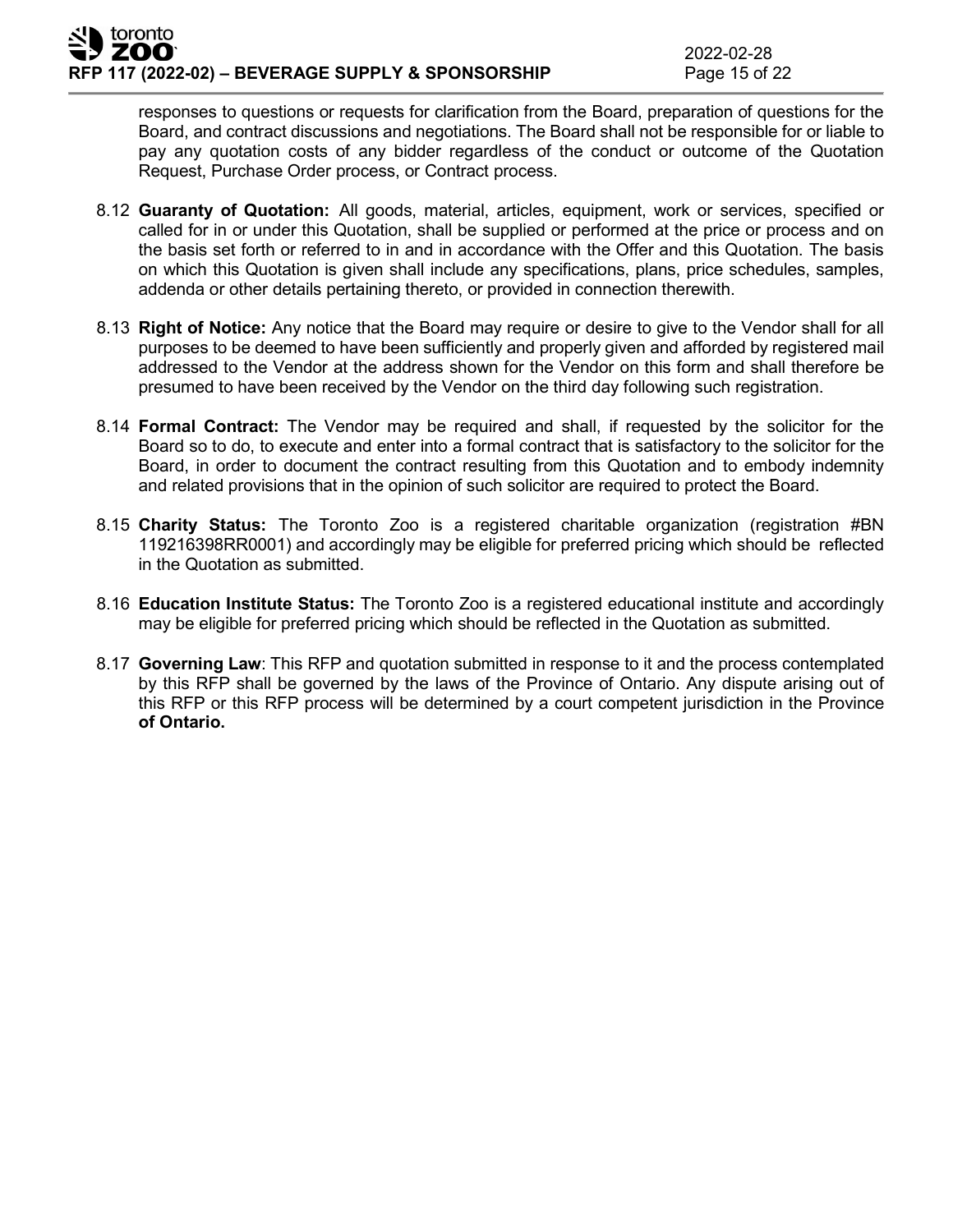#### 9.0 **SUBMISSION FORM**

The undersigned Proponent having the authority to bind the corporation and having reviewed and fully understood the RFP and all terms and requirements of the RFP and all terms and conditions of the RFP and information provided, hereby submits the attached Quotation and supporting materials ("the Quotation") in accordance.

I/We, hereby, have received, allowed for and included as part of our submission all issued Addendum numbered **with a set of the set of the set of the set of the set of the set of the set of the set of the set o** 

I/We have included the number and type of references require by the RFP and consent to the Board performing checks with those references and with any other relevant references.

The Board of Management of the Toronto Zoo reserves the right to reject any or all Quotations or to accept any Quotation, should it deem such action to be in its interests.

By submitting a Proposal the Proponent agrees to all of the terms and conditions of this Request for Quotation.

By signing and submitting this Quotation, you are agreeing to the release of your Quotation information, as deemed necessary by the Board, in order to conduct business associated with this Quotation or project.

| <b>COMPANY INFORMATION</b> |           |  |
|----------------------------|-----------|--|
| <b>Company Name:</b>       |           |  |
|                            |           |  |
| Name of authorized         |           |  |
| <b>Signing Officer</b>     | Title:    |  |
| Signature:                 | Date:     |  |
|                            |           |  |
| <b>Contact Name:</b>       | Title:    |  |
|                            |           |  |
| Address:                   |           |  |
| Telephone #:               | Fax #:    |  |
|                            |           |  |
| Email:                     | Web Site: |  |
|                            |           |  |
| HST#:                      |           |  |
|                            |           |  |

| <b>DISCOUNT</b>                                                                                 |  | <b>Discount</b> | Days |
|-------------------------------------------------------------------------------------------------|--|-----------------|------|
| Discount allowed for prompt payment and period within<br>which invoice must be paid to qualify. |  | $\%$            |      |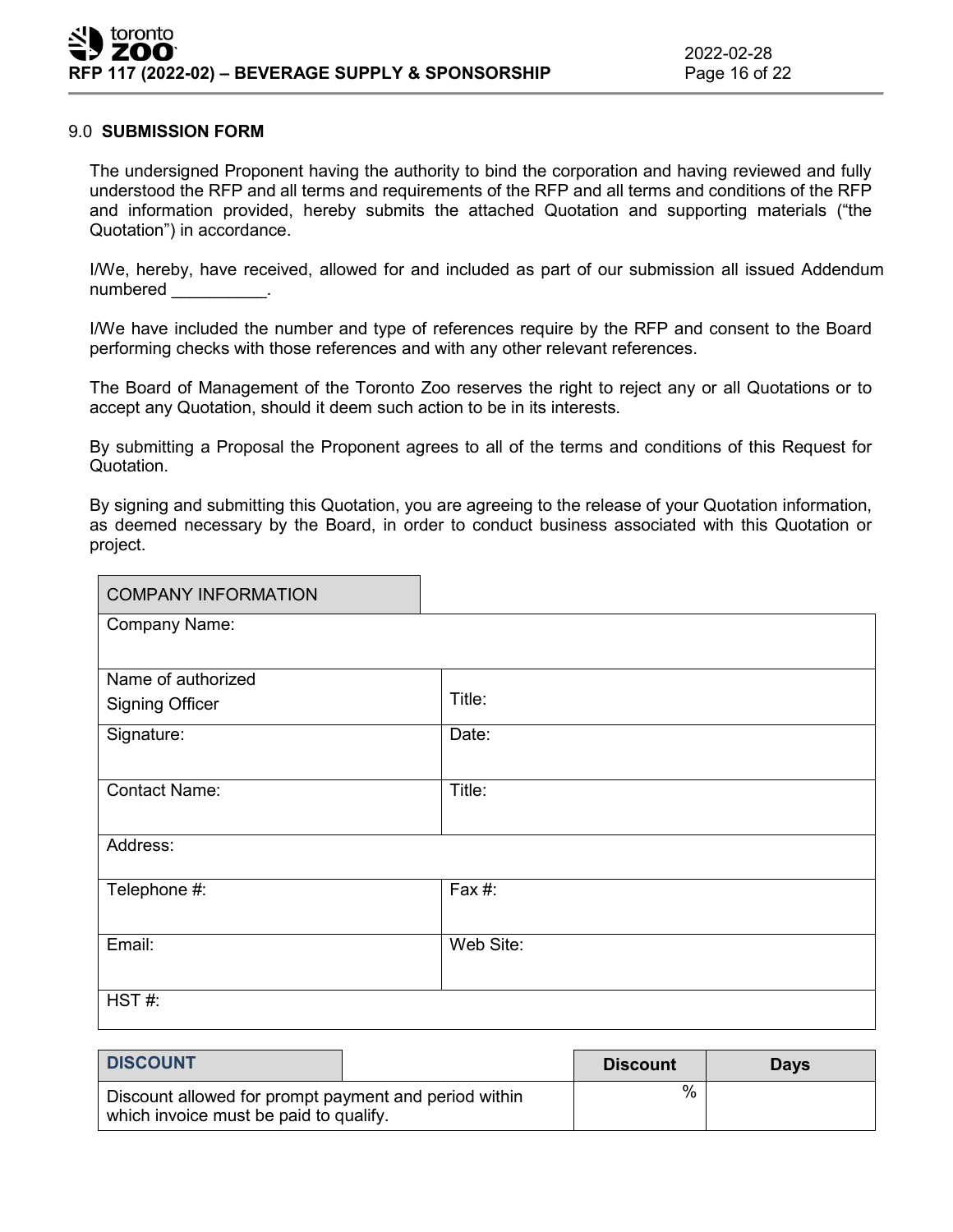# **SUBMISSION LABEL (NOT APPLICABLE See 1.2)**

**INTENTIONALLY LEFT BLANK**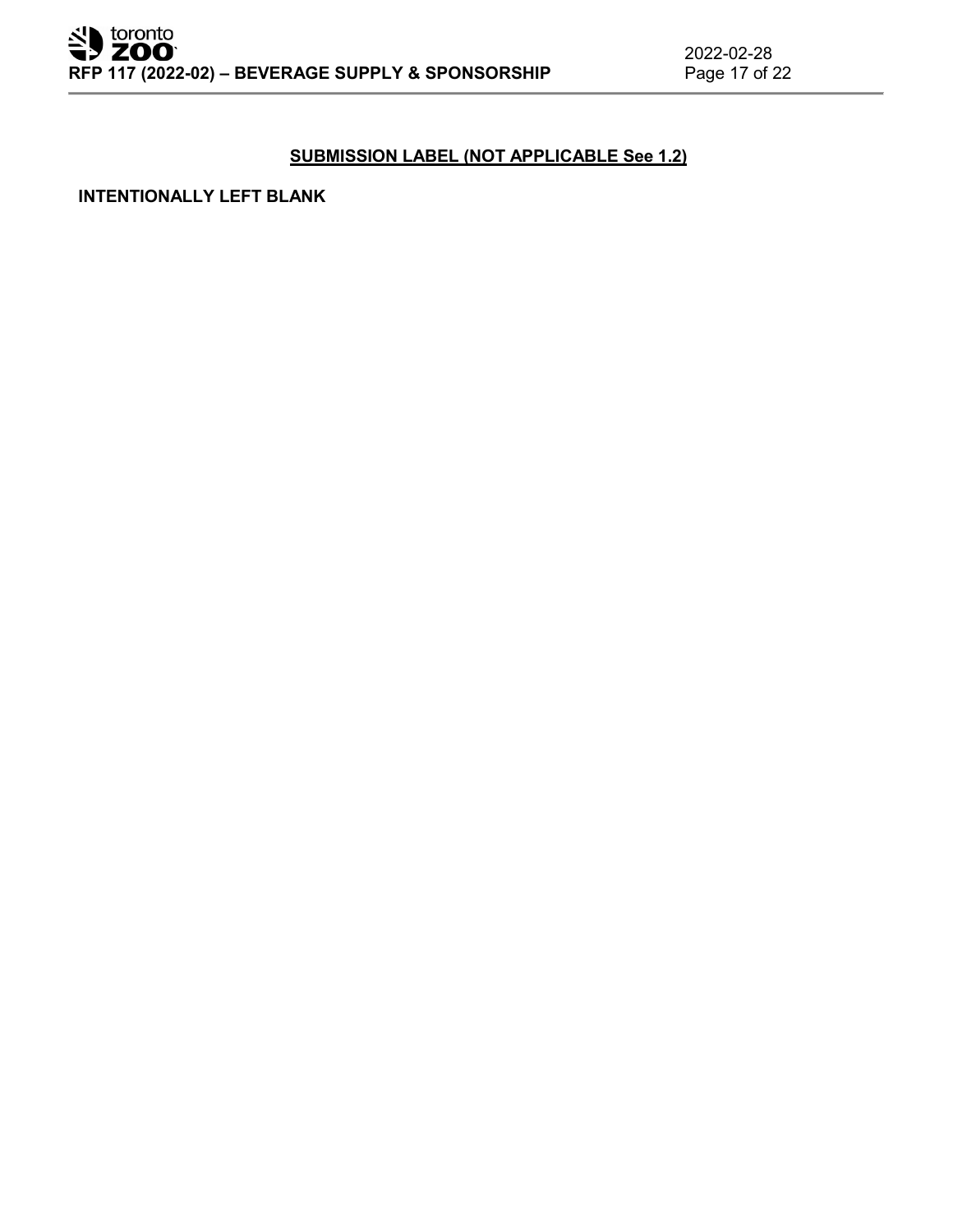#### **INSTRUCTIONS:**

### **NOTICE OF NO BID**

It is important to the Toronto Zoo to receive a reply from all invited bidders. If you are unable, or do not wish to submit a bid, please complete the following portions of this form. State your reason for not bidding by checking the applicable box(es) or by explaining briefly in the space provided. It is not necessary to return any other Request for Proposal/Quotation/Tender documents or forms. Please return this completed form by fax or email prior to the official closing date to **Fax Number: (416) 392-6711, or [purchasing@torontozoo.ca](mailto:purchasing@torontozoo.ca)**

| A Proposal/Quotation/Tender is not submitted for the following reason(s): |                                                                                    |  |  |
|---------------------------------------------------------------------------|------------------------------------------------------------------------------------|--|--|
| Project/quantity too large.                                               | Project/quantity too small.                                                        |  |  |
| We do not offer services or<br>commodities to these requirements          | Cannot meet delivery or<br>completion requirement                                  |  |  |
| We do not offer this service or<br>commodity.                             | Agreements with other company do not<br>permit us to sell directly.                |  |  |
| Cannot handle due to<br>present commitments.                              | Licensing restrictions                                                             |  |  |
| Unable to bid competitively.                                              | We do not wish to bid on this                                                      |  |  |
| Insufficient information to<br>prepare quote/proposal/tender              | service or commodity in the future.<br>Specifications are not sufficiently defined |  |  |
| We are unable to meet<br>bonding or insurance                             |                                                                                    |  |  |

Other reasons or additional comments (please explain):

| <b>Company Name:</b>   |  |
|------------------------|--|
| <b>Address</b>         |  |
| <b>Contact Person:</b> |  |
| Signature of           |  |
| Company                |  |
| Representativ          |  |
| Date:                  |  |
| Phone Number:          |  |
| Email address          |  |
| Fax Number:            |  |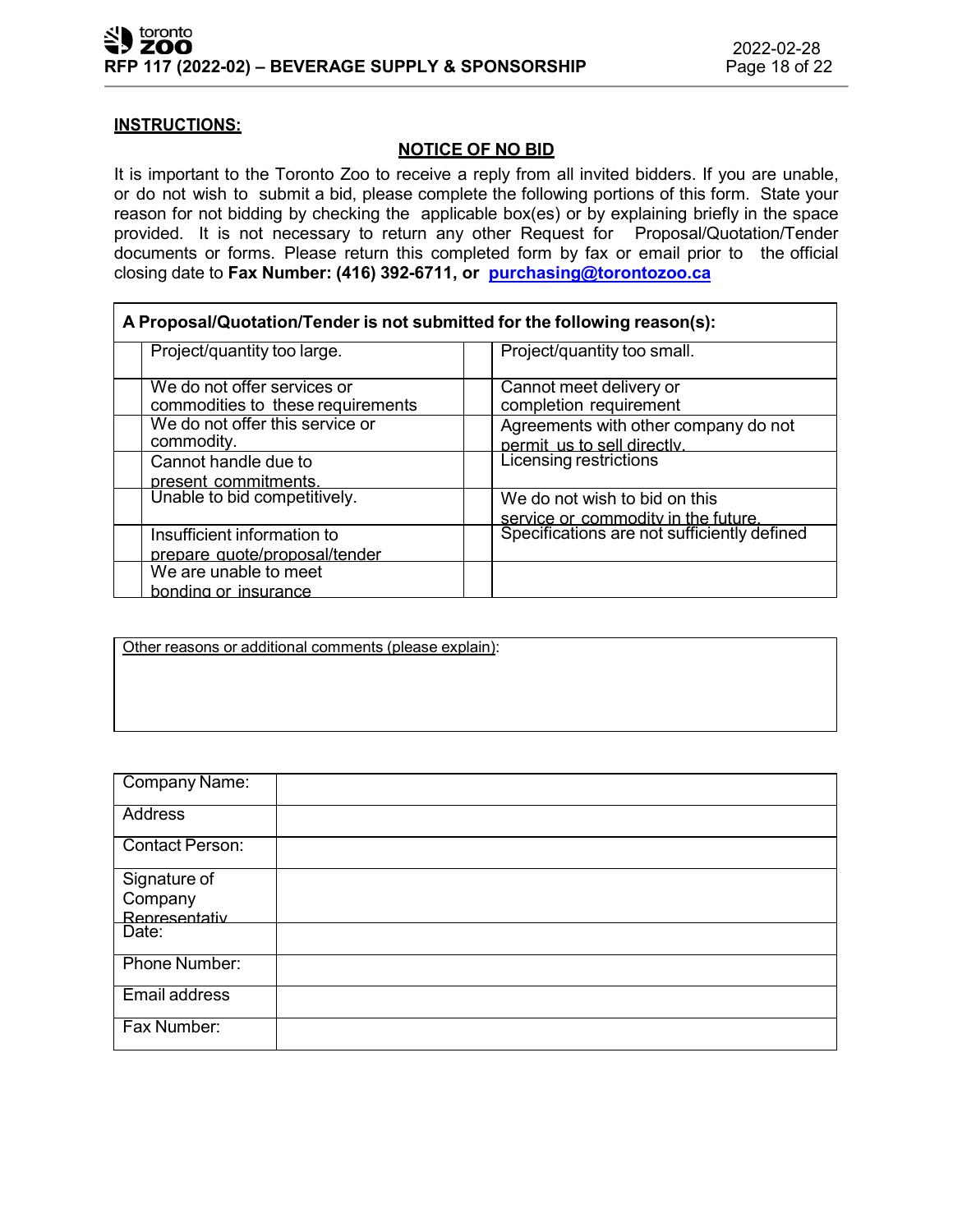# **APPENDIX A - REFERENCE FORM**

| <b>Project Reference One:</b> |                |
|-------------------------------|----------------|
| Client / Company Name:        |                |
| Representative for the        | Phone No.      |
| Client:                       | Email Address: |
| Location of Work:             |                |
| Nature / Scope of Work:       |                |
| <b>Contract Dollar Value:</b> |                |

| Date and Length of Contract:            |  |
|-----------------------------------------|--|
| Provide the names of<br>Assigned Staff: |  |

| <b>Project Reference Two:</b>           |                |  |  |
|-----------------------------------------|----------------|--|--|
| Client / Company Name:                  |                |  |  |
| Representative for the                  | Phone No.      |  |  |
| Client:                                 | Email Address: |  |  |
| Location of Work:                       |                |  |  |
| Nature / Scope of Work:                 |                |  |  |
| <b>Contract Dollar Value:</b>           |                |  |  |
| Date and Length of Contract:            |                |  |  |
| Provide the names of<br>Assigned Staff: |                |  |  |

| <b>Project Reference Three:</b>         |                |  |
|-----------------------------------------|----------------|--|
| Client / Company Name:                  |                |  |
| Representative for the<br>Client:       | Phone No.      |  |
|                                         | Email Address: |  |
| Location of Work:                       |                |  |
| Nature / Scope of Work:                 |                |  |
| <b>Contract Dollar Value:</b>           |                |  |
| Date and Length of Contract:            |                |  |
| Provide the names of<br>Assigned Staff: |                |  |

By submitting this information, I/We hereby authorize the Toronto Zoo for this RFP to contact the above listed individuals and companies to verify the information contained in my/our Proposal and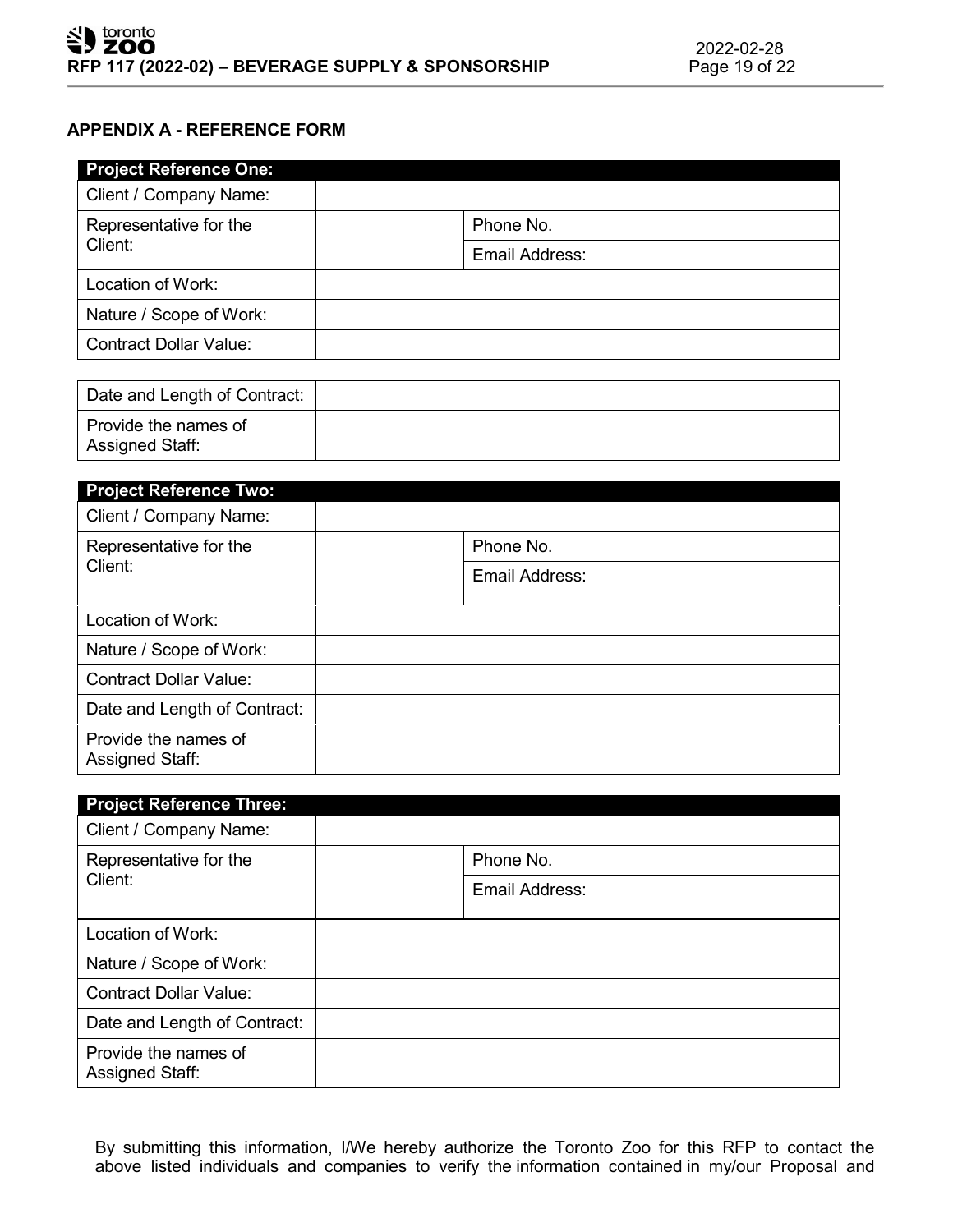to ask whatever questions the Toronto Zoo deems necessary to determine my/our suitability as a Bidder. The information obtained in these additional reference checks will be included in the evaluation of the RFP submission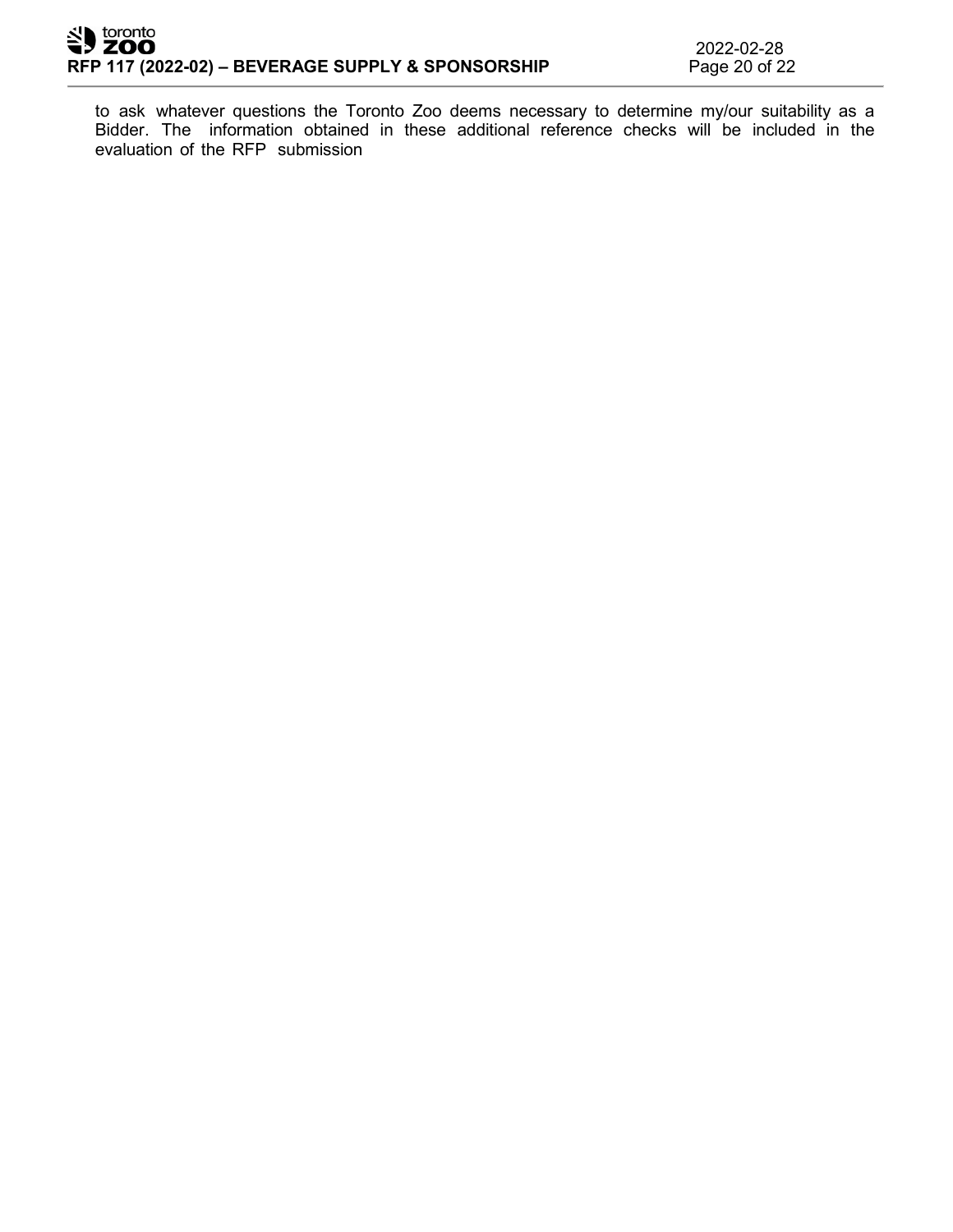#### **APPENDIX B – ACCESSIBILITY FOR ONTARIANS WITH DISABILITIES ACT (AODA)**

The Toronto Zoo supports the goals of the Accessibility for Ontarians with Disabilities Act (AODA), 2005 and is committed to providing equal treatment and equitable benefits of Toronto Zoo services, programs and facilities in a manner that respects the dignity and independence of people with disabilities.

Accessibility for Ontarians with Disabilities Act (AODA) Requirements: "Pursuant to Section 6 of Ontario Regulation 429/07 ("Regulation"), Accessibility Standards for Customer Service made under the Accessibility for Ontarians with Disabilities Act, 2005, the contractor, i.e. successful bidder/proponent, shall ensure that all of its employees, agents, volunteers, or others for whom it is at law responsible, receive training about the provision of the goods and services contemplated herein to persons with disabilities. Such training shall be provided in accordance with Section 6 of the Regulation and shall include, without limitation, a review of the purposes of the Act and the requirements of the Regulation, as well as instruction regarding all matters set out in Section 6 of the Regulation. This training will take approximately twenty minutes and is available on-line at <http://www.mcss.gov.on.ca/mcss/serve-ability/splash.html>

The contractor, i.e. successful bidder/ proponent where requested by the Toronto Zoo shall provide written proof that all employees, agents, volunteers, or others for whom it is at law responsible have been trained as required under the act as well as any documentation regarding training policies, practices and procedures."